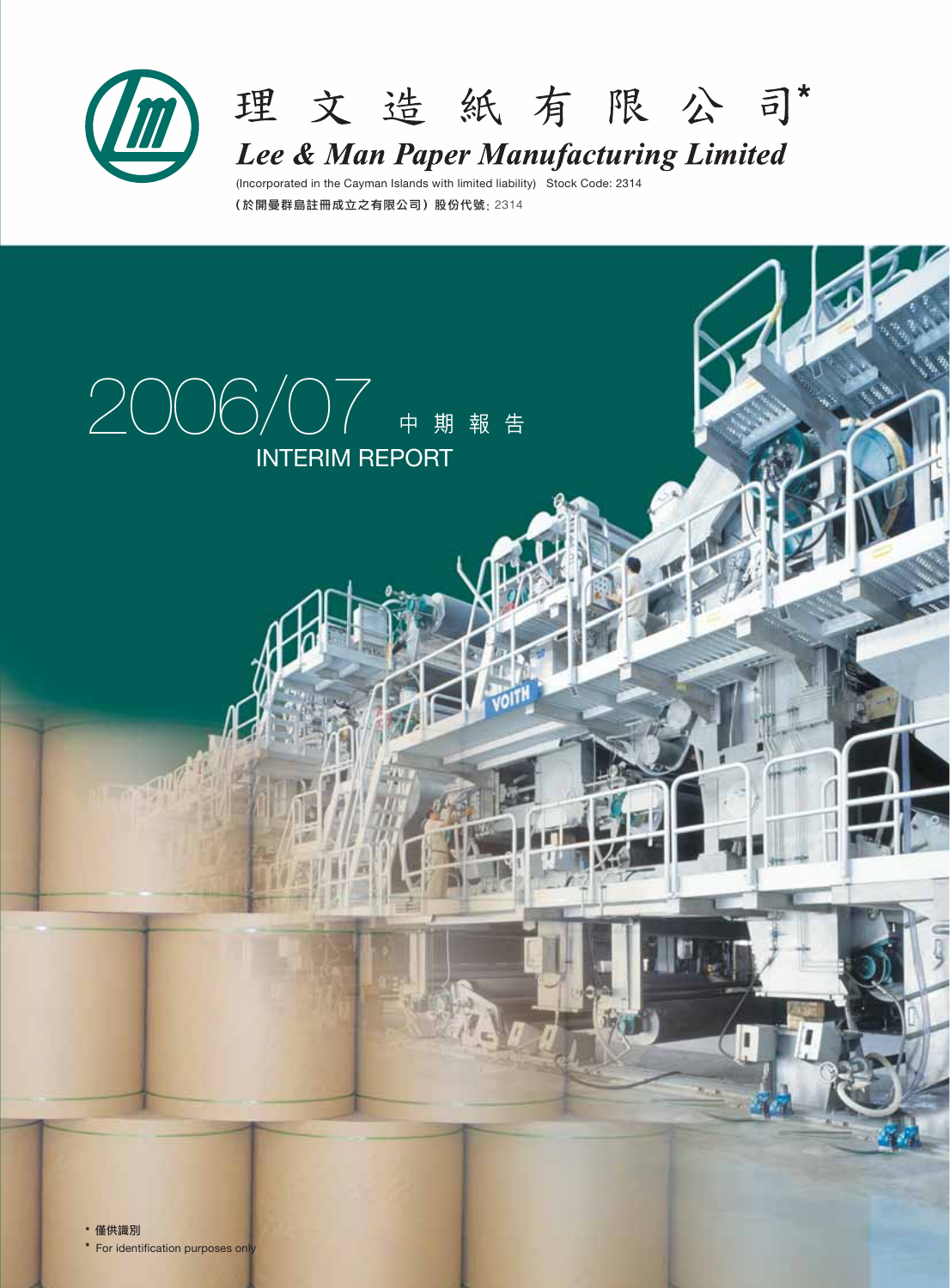# CONTENTS 目錄

|    | Corporate Information                       |
|----|---------------------------------------------|
|    | 公司資料                                        |
| 4  | Condensed Consolidated Income Statement     |
|    | 簡明綜合損益表                                     |
| 5  | Condensed Consolidated Balance Sheet        |
|    | 簡明綜合資產負債表                                   |
|    | Condensed Consolidated Cash Flow Statement  |
|    | 簡明綜合現金流量表                                   |
| 8  | Condensed Consolidated Statement of         |
|    | Changes in Equity                           |
|    | 簡明綜合權益變動表                                   |
| 9  | Notes to the Condensed Financial Statements |
|    | 簡明財務報表附註                                    |
| 22 | <b>Business Review and Outlook</b>          |
|    | 業務回顧及展望                                     |
| 23 | Management Discussion and Analysis          |
|    | 管理層討論及分析                                    |
| 26 | Other information                           |
|    | 其他資料                                        |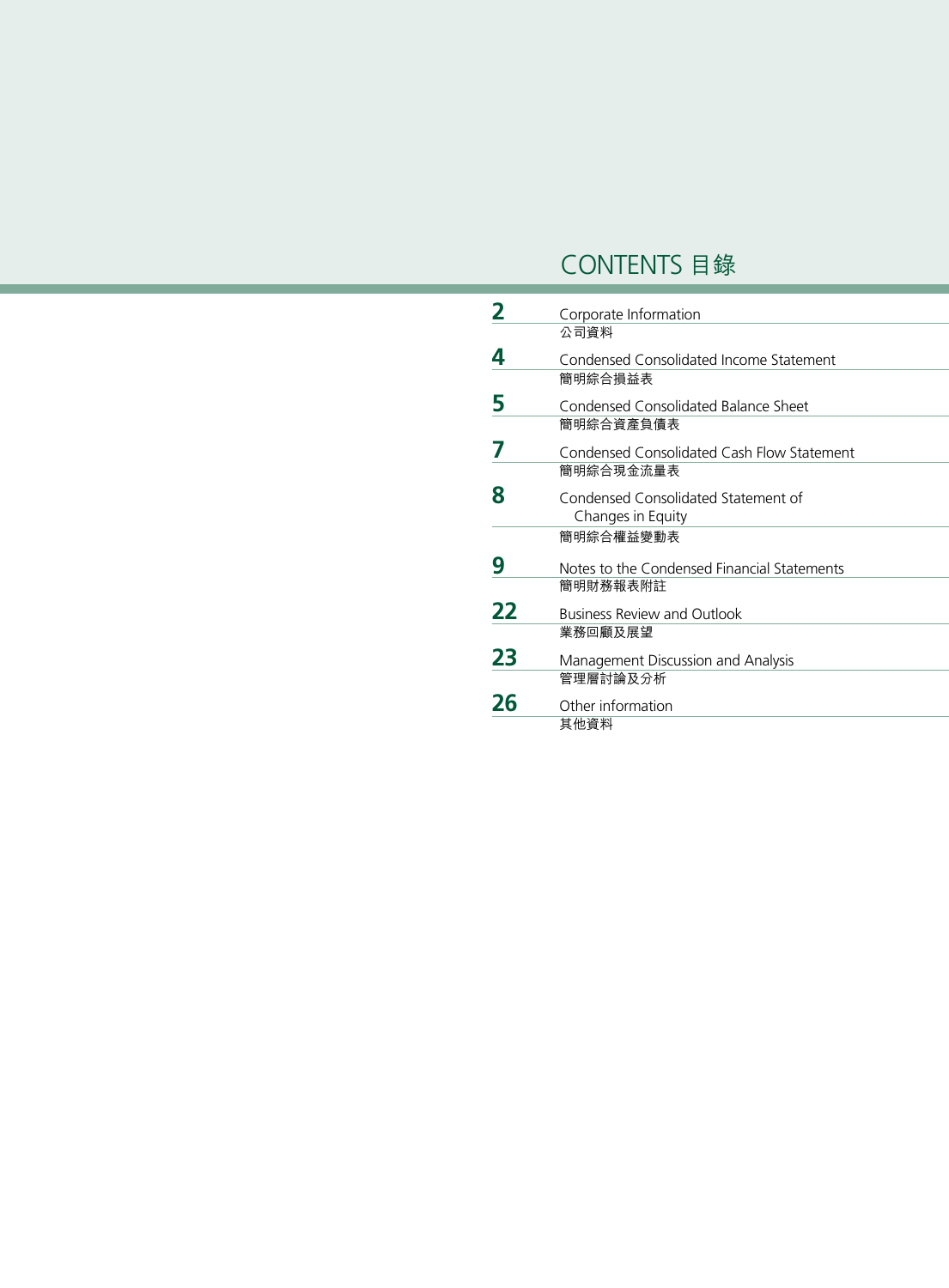# CORPORATE INFORMATION 公司資料

# **Board of Directors**

**Executive director** Mr Lee Wan Keung Patrick *(Chairman)* Mr Lee Man Chun Raymond *(Chief executive officer)* Mr Lee Man Bun Mr Li King Wai Ross

**Non-executive director** Professor Poon Chung Kwong

Mr Tan Siak Him Alexander

**Independent non-executive director** Mr Wong Kai Tung Tony Mr Heng Kwoo Seng Ms Law Kar Shui Elizabeth

## **Company Secretary**

Mr Cheung Kwok Keung

# **Registered Office**

Cricket Square Hutchins Drive P.O. Box 2681 Grand Cayman KY1-1111 Cayman Islands

# **Principal Office**

5th Floor, Liven House 61-63 King Yip Street Kwun Tong Kowloon Hong Kong

# **Principal Bankers**

**In Macau and Hong Kong:** Hang Seng Bank Limited Standard Chartered Bank (HK) Ltd Citibank, N.A.

**In the PRC:** China Construction Bank Bank of China Agricultural Bank of China

## **董事會**

**執行董事** 李運強先生(主席) 李文俊先生(行政總裁) 李文斌先生 李經緯先生 陳錫鑫先生

**非執行董事** 潘宗光教授

### **獨立非執行董事** 王啟東先生 邢詒春先生 羅嘉穗小姐

**公司秘書** 張國強先生

## **註冊辦事處**

Cricket Square Hutchins Drive P.O. Box 2681 Grand Cayman KY1-1111 Cayman Islands

## **總辦事處**

香港 九龍觀塘 敬業街61-63號 利維大廈5樓

# **主要往來銀行**

**澳門及香港:** 囱生銀行有限公司 渣打銀行(香港)有限公司 花旗銀行

## **中國:**

中國建設銀行 中國銀行 中國農業銀行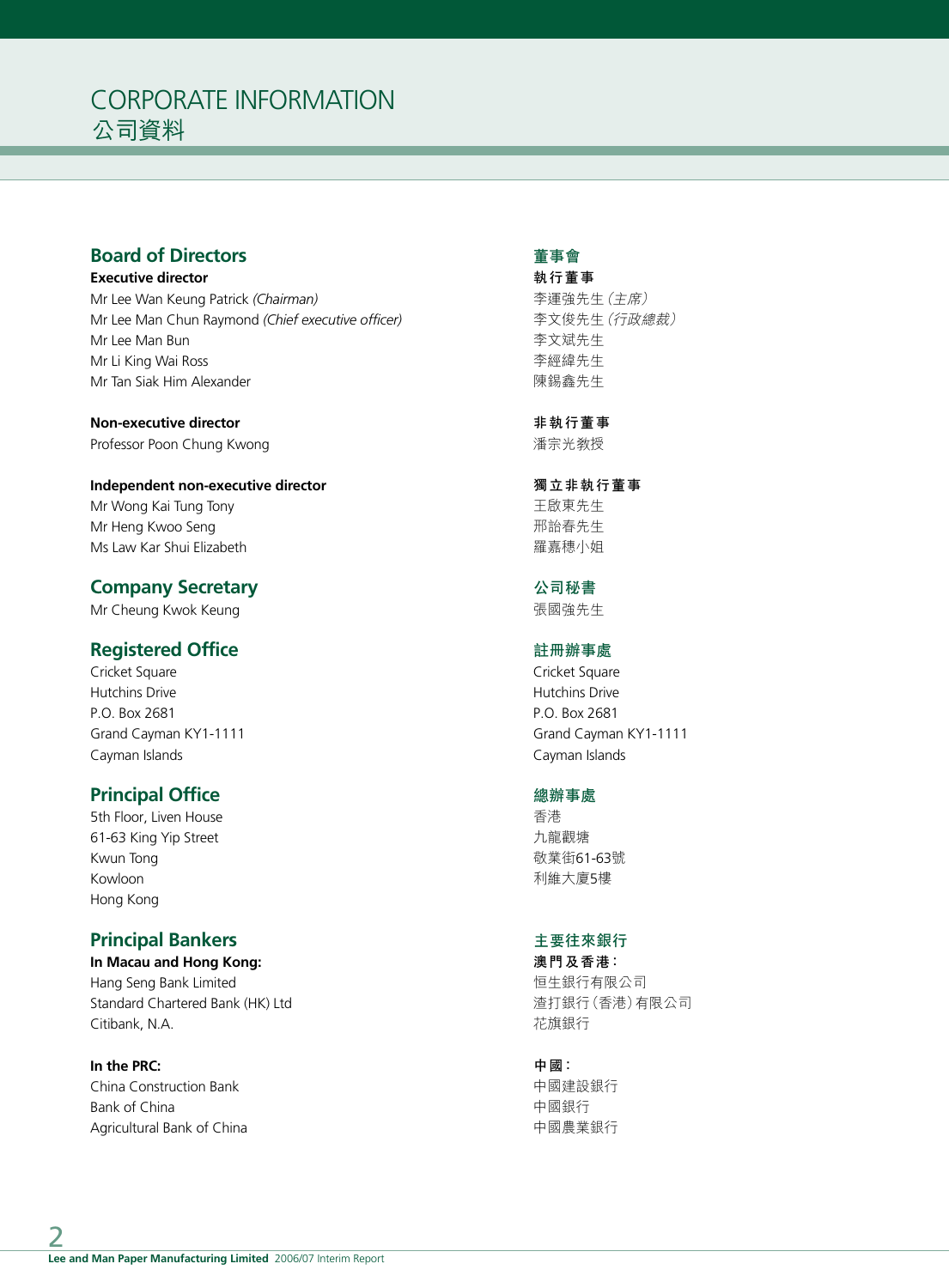# **Auditors**

Deloitte Touche Tohmatsu *Certified Public Accountants*

# **Principal Share Registrar and Transfer Office**

Bank of Butterfield International (Cayman) Ltd. Butterfield House 68 Fort Street P.O. Box 705 George Town Grand Cayman Cayman Islands

# **Hong Kong Branch Share Registrar and Transfer Office**

Tricor Investor Services Limited 26/F Tesbury Centre 28 Queen's Road East Hong Kong

## **Website**

http://www.leemanpaper.com

### **核數師**

德勤‧關黃陳方會計師行 執業會計師

### **主要股份過戶登記處**

Bank of Butterfield International (Cayman) Ltd. Butterfield House 68 Fort Street P.O. Box 705 George Town Grand Cayman Cayman Islands

## **香港股份過戶登記分處**

卓佳證券登記有限公司 香港 皇后大道東28號 金鐘匯中心26樓

#### **網址**

http://www.leemanpaper.com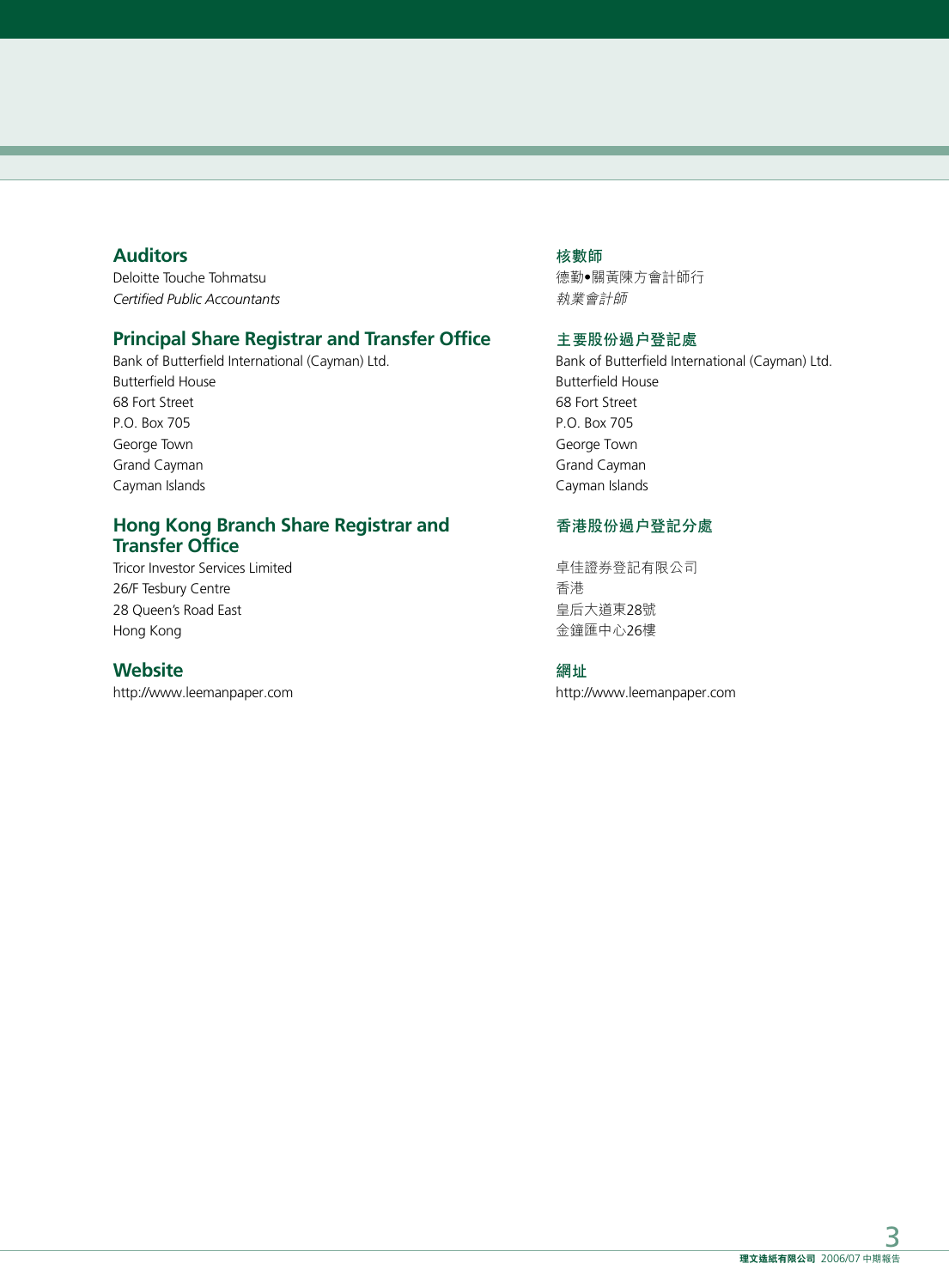# CONDENSED CONSOLIDATED INCOME STATEMENT 簡明綜合損益表

*For the six months ended 30 September 2006* 截至二零零六年九月三十日止六個月

The board of directors of Lee & Man Paper Manufacturing Limited (the "Company") is pleased to announce the unaudited condensed consolidated results of the Company and its subsidiaries (the "Group") for the six months ended 30 September 2006 together with the comparative figures as follows:

理文造紙有限公司(「本公司」)董事會欣然公佈,本 公司及其附屬公司(「本集團」)截至二零零六年九 月三十日止六個月未經審核簡明綜合業績,連同比 較數字如下:

# **Condensed Consolidated Income Statement**

*For the six months ended 30 September 2006*

**簡明綜合損益表**

截至二零零六年九月三十日止六個月

 $\overline{\phantom{a}}$ 

Ŧ.

| Turnover                                                                                       | 營業額                                | <b>Notes</b><br>附註<br>2 | 2006<br>二零零六年<br>(unaudited)<br>(未經審核)<br><b>HK\$'000</b><br>千港元<br>2,422,625 | 2005<br>二零零五年<br>(unaudited)<br>(未經審核)<br>HK\$'000<br>千港元<br>1,869,320 |
|------------------------------------------------------------------------------------------------|------------------------------------|-------------------------|-------------------------------------------------------------------------------|------------------------------------------------------------------------|
| Cost of sales                                                                                  | 銷售成本                               |                         | (1,819,260)                                                                   | (1,489,600)                                                            |
| Gross profit<br>Other income<br>Distribution costs<br>Administrative expenses<br>Finance costs | 毛利<br>其他收入<br>分銷成本<br>行政費用<br>財務成本 | 3                       | 603,365<br>36,293<br>(75, 674)<br>(85, 831)<br>(55,029)                       | 379,720<br>43,136<br>(29, 153)<br>(60, 877)<br>(19, 321)               |
| Profit before taxation<br>Taxation                                                             | 税前盈利<br>税項                         | $\overline{4}$          | 423,124<br>(12, 201)                                                          | 313,505<br>(4, 155)                                                    |
| Profit for the period                                                                          | 期內盈利                               | 5                       | 410,923                                                                       | 309,350                                                                |
| Attributable to:<br>Equity holders of the Company<br>Minority interests                        | 應佔:<br>本公司權益持有人<br>少數股東權益          |                         | 410,700<br>223                                                                | 309,350                                                                |
| Profit for the period                                                                          | 期內盈利                               |                         | 410,923                                                                       | 309,350                                                                |
| Dividends:<br>- Final dividend paid                                                            | 股息:<br>一已付末期股息                     | 6                       | 233,238                                                                       | 173,409                                                                |
| - Interim dividend proposed                                                                    | 一建議中期股息                            |                         | 155,700                                                                       |                                                                        |
| Earnings per share<br>- Basic                                                                  | 每股盈利<br>一基本                        | $\overline{7}$          | 42.27 cents仙                                                                  | 32.11 cents仙                                                           |
| - Diluted                                                                                      | 一攤薄                                |                         | 41.84 cents仙                                                                  | 31.99 cents仙                                                           |
|                                                                                                |                                    |                         |                                                                               |                                                                        |

4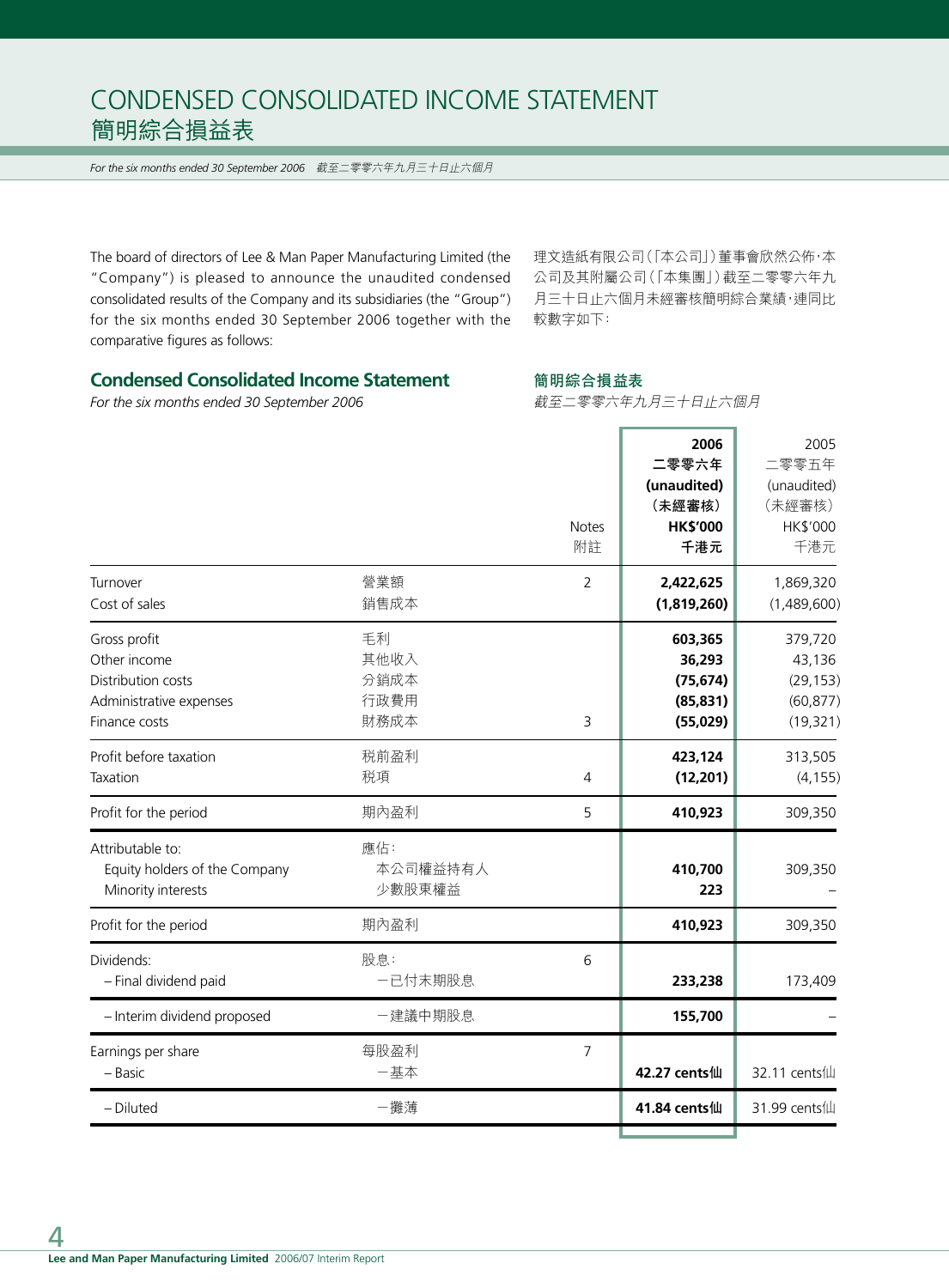# CONDENSED CONSOLIDATED BALANCE SHEET 簡明綜合資產負債表

*At 30 September 2006* 於二零零六年九月三十日

| <b>NON-CURRENT ASSETS</b><br>非流動資產<br>物業、廠房及設備<br>Property, plant and equipment<br>預付租賃款項一非流動部份<br>Prepaid lease payments - non-current portion<br>購置物業·廠房及設備及土地<br>Deposits paid for acquisition of property, plant<br>and equipment and land use right<br>使用權所付訂金<br>遞延税項資產<br>Deferred tax assets<br>退休福利資產<br>Retirement benefit assets                                                                               | <b>Notes</b><br>附註<br>8 | 30 September<br>2006<br>二零零六年<br>九月三十日<br>(unaudited)<br>(未經審核)<br><b>HK\$'000</b><br>千港元<br>4,113,573<br>212,175<br>333,537<br>26,297<br>607 | 31 March<br>2006<br>二零零六年<br>三月三十一日<br>(audited)<br>(經審核)<br>HK\$'000<br>千港元<br>3,575,000<br>176,441<br>155,649<br>19,956<br>607 |
|---------------------------------------------------------------------------------------------------------------------------------------------------------------------------------------------------------------------------------------------------------------------------------------------------------------------------------------------------------------------------------------------------------------------------|-------------------------|-----------------------------------------------------------------------------------------------------------------------------------------------|----------------------------------------------------------------------------------------------------------------------------------|
|                                                                                                                                                                                                                                                                                                                                                                                                                           |                         | 4,686,189                                                                                                                                     | 3,927,653                                                                                                                        |
| 流動資產<br><b>CURRENT ASSETS</b><br>存貨<br>Inventories<br>預付租賃款項一流動部份<br>Prepaid lease payments - current portion<br>應收賬款<br>Trade receivable<br>應收票款<br><b>Bills receivable</b><br>按金、預付款項及其他應收款項<br>Deposits, prepayments and other receivables<br>應收有關連公司款項<br>Amount due from a related company<br>Derivative financial instruments<br>衍生財務工具<br>Restricted bank deposits<br>有限制銀行存款<br>銀行結餘及現金<br>Bank balances and cash | 9<br>10<br>10           | 821,860<br>4,548<br>695,503<br>219,543<br>271,696<br>11,862<br>198,148<br>2,223,160                                                           | 774,259<br>3,850<br>676,364<br>130,753<br>125,597<br>22,938<br>1,131<br>1,154<br>110,317<br>1,846,363                            |
| 流動負債<br><b>CURRENT LIABILITIES</b><br>應付賬款及票款<br>Trade and bills payable<br>應計費用及其他應付款項<br>Accruals and other payable<br>應付有關連公司款項<br>Amount due to a related company<br>應付税項<br>Taxation payable<br>衍生財務工具<br>Derivative financial instruments<br>銀行透支<br>Bank overdraft<br>Bank borrowings - due within one year<br>銀行借貸-一年內到期                                                                                          | 11                      | 265,556<br>306,945<br>3,805<br>9,576<br>2,194<br>847<br>416,178<br>1,005,101                                                                  | 169,689<br>181,575<br>12,358<br>2,028<br>504<br>782,107<br>1,148,261                                                             |
| 流動資產淨值<br><b>NET CURRENT ASSETS</b>                                                                                                                                                                                                                                                                                                                                                                                       |                         | 1,218,059                                                                                                                                     | 698,102                                                                                                                          |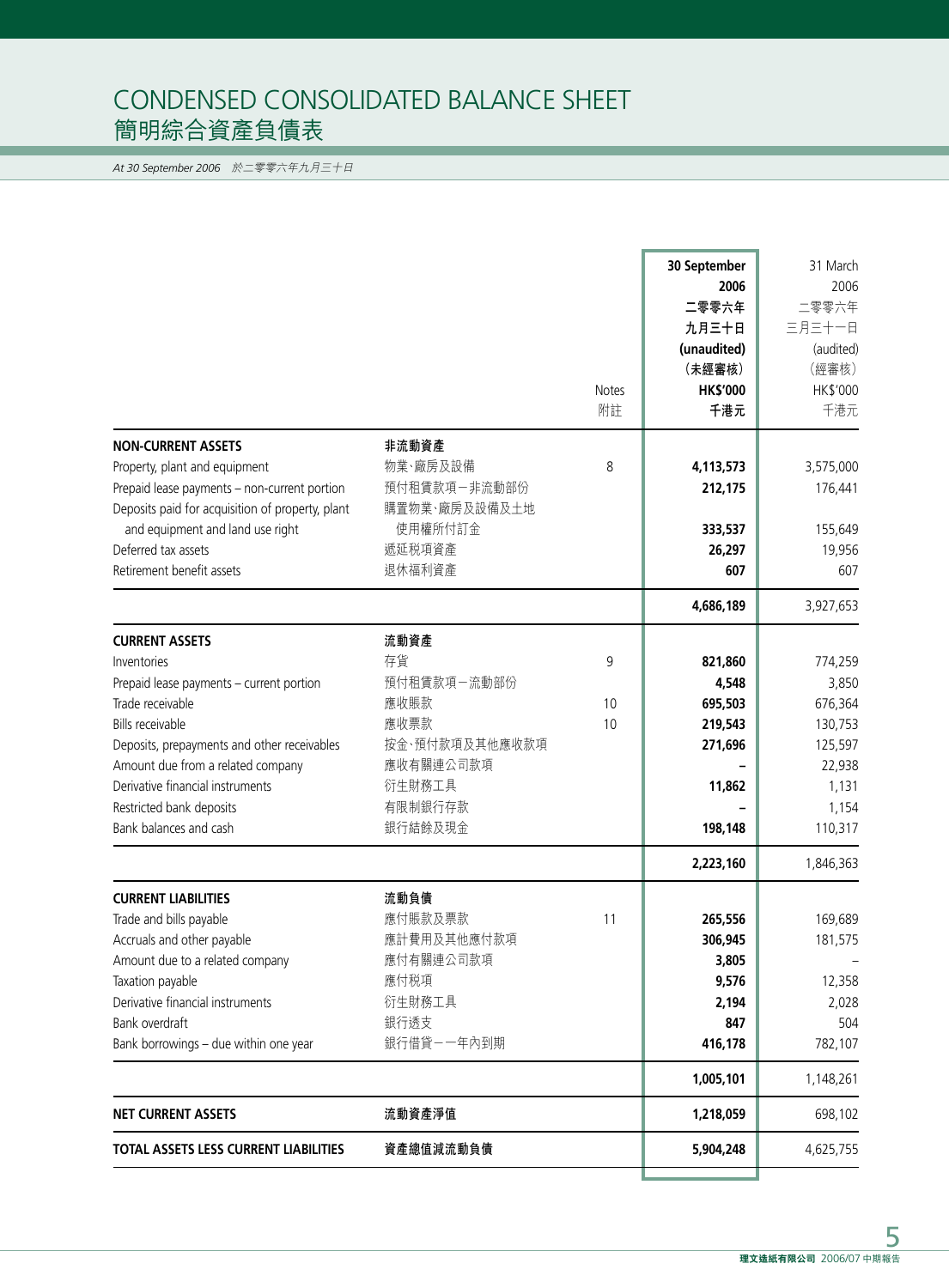# CONDENSED CONSOLIDATED BALANCE SHEET 簡明綜合資產負債表

*At 30 September 2006* 於二零零六年九月三十日

|                                                                                                                                                           |                                                  | <b>Notes</b><br>附註 | 30 September<br>2006<br>二零零六年<br>九月三十日<br>(unaudited)<br>(未經審核)<br><b>HK\$'000</b><br>千港元 | 31 March<br>2006<br>二零零六年<br>三月三十一日<br>(audited)<br>(經審核)<br>HK\$'000<br>千港元 |
|-----------------------------------------------------------------------------------------------------------------------------------------------------------|--------------------------------------------------|--------------------|-------------------------------------------------------------------------------------------|------------------------------------------------------------------------------|
| <b>NON-CURRENT LIABILITIES</b><br>Bank borrowings - due after one year<br>Deferred tax liabilities<br>Convertible bonds<br>Retirement benefit liabilities | 非流動負債<br>銀行借貸ーー年後到期<br>遞延税項負債<br>可換股債券<br>退休福利負債 |                    | 1,114,000<br>35,333<br>935,069<br>17,439<br>2,101,841<br>3,802,407                        | 100,000<br>30,266<br>901,006<br>17,439<br>1,048,711<br>3,577,044             |
| <b>CAPITAL AND RESERVES</b><br>Share capital<br>Reserves<br>Equity attributable to equity holders<br>of the Company<br>Minority Interests                 | 股本及儲備<br>股本<br>儲備<br>本公司權益持有人應佔權益<br>少數股東權益      | 12                 | 97,312<br>3,681,098<br>3,778,410<br>23,997                                                | 96,761<br>3,480,283<br>3,577,044                                             |
|                                                                                                                                                           |                                                  |                    | 3,802,407                                                                                 | 3,577,044                                                                    |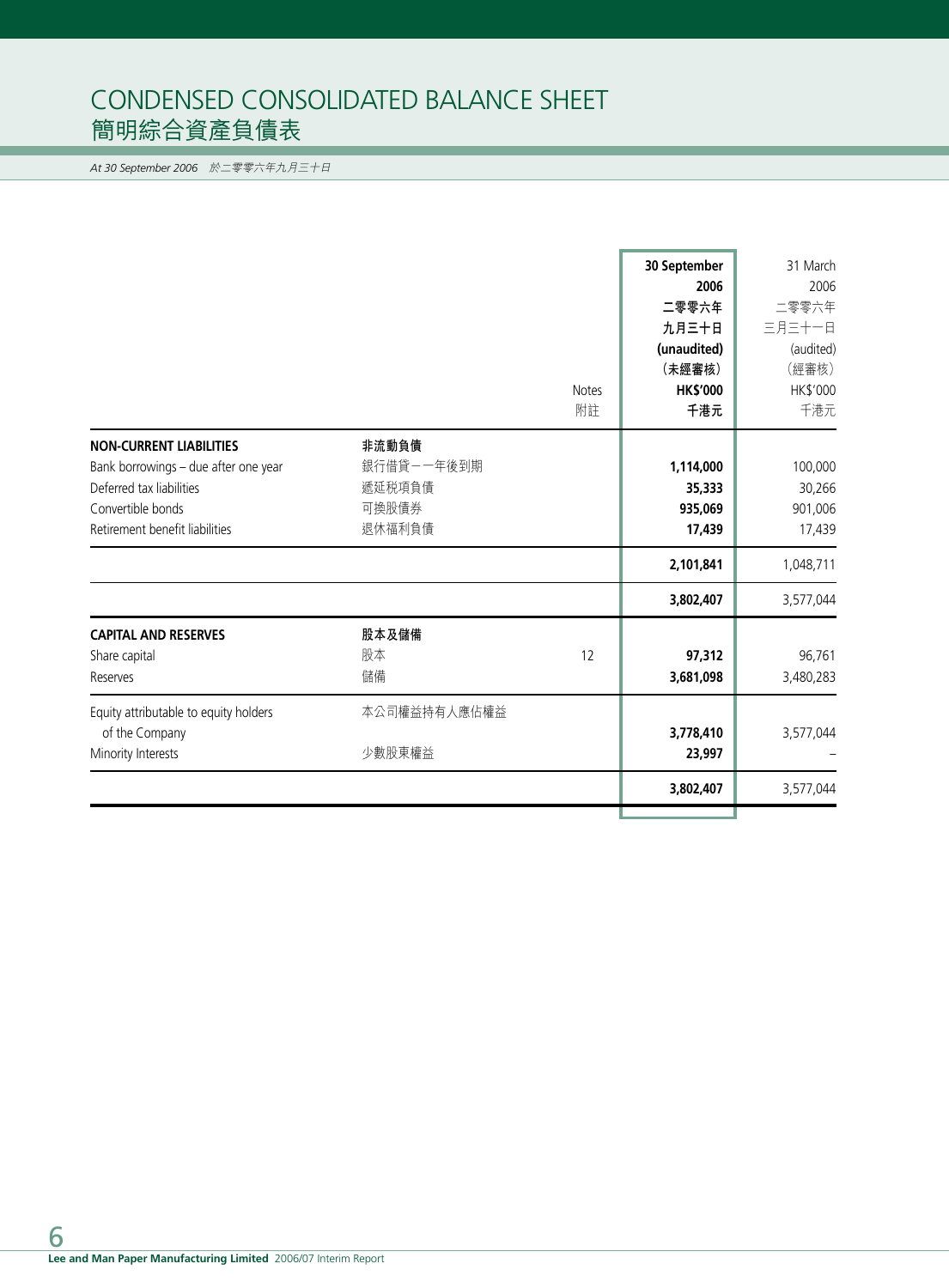# CONDENSED CONSOLIDATED CASH FLOW STATEMENT 簡明綜合現金流量表

*For the six months ended 30 September 2006* 截至二零零六年九月三十日止六個月

|                                                                                                                                                    |                                                | 二零零六年                            | 2006   | 2005<br>二零零五年                       |
|----------------------------------------------------------------------------------------------------------------------------------------------------|------------------------------------------------|----------------------------------|--------|-------------------------------------|
|                                                                                                                                                    |                                                | (unaudited)<br>(未經審核)            |        | (unaudited)<br>(未經審核)               |
|                                                                                                                                                    |                                                | <b>HK\$'000</b>                  | 千港元    | HK\$'000<br>千港元                     |
| Net cash generated from (used in)<br>operating activities<br>Net cash used in investing activities<br>Net cash generated from financing activities | 經營業務所得(所用)<br>現金淨額<br>投資活動所用現金淨額<br>融資活動所得現金淨額 | 435,446<br>(809, 789)<br>461,831 |        | (121, 961)<br>(635, 965)<br>756,917 |
| Net increase (decrease) in cash and<br>cash equivalents<br>Cash and cash equivalents brought forward                                               | 現金及現金等價物增加<br>(減少)淨額<br>現金及現金等價物承前             | 109,813                          | 87,488 | (1,009)<br>81,600                   |
| Cash and cash equivalents carried forward<br>represented by bank balances and cash                                                                 | 現金及現金等價物結轉<br>等於銀行結餘及現金                        | 197,301                          |        | 80,591                              |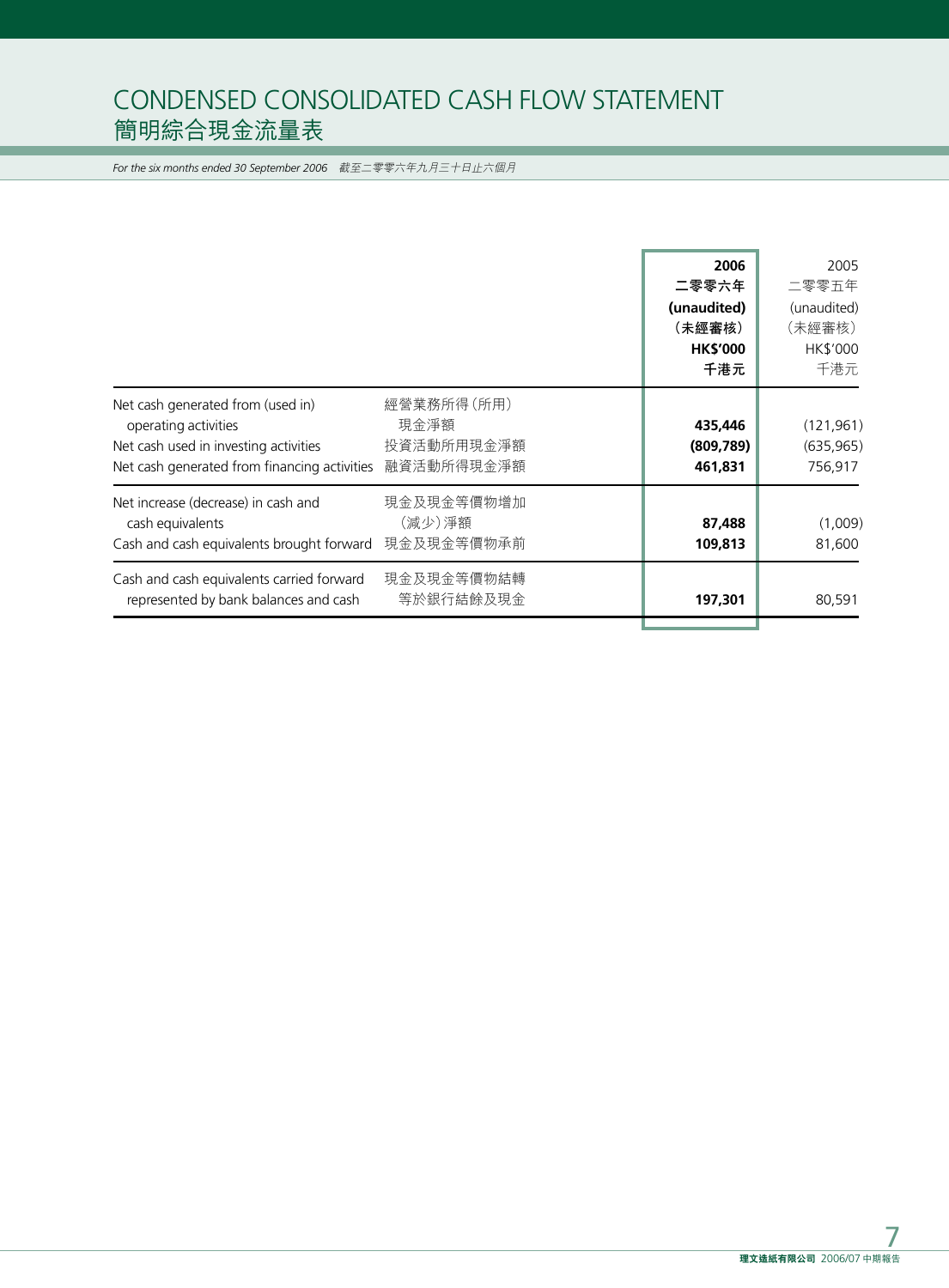# CONDENSED CONSOLIDATED STATEMENT OF CHANGES IN EQUITY 簡明綜合權益變動表

*For the six months ended 30 September 2006* 截至二零零六年九月三十日止六個月

|                               |            |                 |                 |                 |                    | adair) increase or and combant<br>本公司權益持有人應佔權益 |                          |                 |                 |                  |                 |
|-------------------------------|------------|-----------------|-----------------|-----------------|--------------------|------------------------------------------------|--------------------------|-----------------|-----------------|------------------|-----------------|
|                               |            |                 |                 |                 |                    |                                                | Convertible              |                 |                 |                  |                 |
|                               |            |                 |                 | Share           |                    |                                                | bonds                    |                 |                 |                  |                 |
|                               |            |                 |                 | options         |                    |                                                | equity                   | Accumu-         |                 | <b>Minority</b>  |                 |
|                               |            | Share           | Share           | reserve         | <b>Translation</b> | <b>Special</b>                                 | reserve                  | lated           |                 | <b>Interests</b> | Total           |
|                               |            | capital         | premium         | 購股權             | reserve            | reserve                                        | 可換股債券                    | profits         | Total           | 少數股東             | equity          |
|                               |            | 股本              | 股份溢價            | 儲備              | 匯兑儲備               | 特别儲備                                           | 股益儲備                     | 累計盈利            | 郃               | 權益               | 股益總結            |
|                               |            | (unaudited)     | (unaudited)     | (unaudited)     | (unaudited)        | (unaudited)                                    | (unaudited)              | (unaudited)     | (unaudited)     | (unaudited)      | (unaudited)     |
|                               |            | (未經審核)          | (未經審核)          | (未經審核)          | (未經審核)             | (未經審核)                                         | (未經審核)                   | (未經審核)          | (未經審核)          | (未經審核)           | (未經審核)          |
|                               |            | <b>HK\$'000</b> | <b>HK\$'000</b> | <b>HK\$'000</b> | <b>HK\$'000</b>    | <b>HK\$'000</b>                                | <b>HK\$'000</b>          | <b>HK\$'000</b> | <b>HK\$'000</b> | <b>HK\$'000</b>  | <b>HK\$'000</b> |
|                               |            | 千港元             | 千港元             | 千港元             | 千港元                | 千港元                                            | 千港元                      | 千港元             | 千港元             | 千港元              | 千港元             |
| At 1 April 2006               | 二零零六年四月一日  | 96,761          | 1,863,819       | 1,573           | 48,984             | (2,999)                                        | 60,256                   | 1,508,650       | 3,577,044       | ۰                | 3,577,044       |
| Exercise of share options     | 行使購股權      | 551             | 22,450          |                 |                    |                                                |                          |                 | 23,001          |                  | 23,001          |
| Recognition of equity-settled | 股益結算股權支    |                 |                 |                 |                    |                                                |                          |                 |                 |                  |                 |
| share based payment           | 付款項開支確認    |                 |                 |                 |                    |                                                |                          |                 |                 |                  |                 |
| expenses                      |            |                 |                 | 903             |                    |                                                |                          |                 | 903             |                  | 903             |
| Capital contributions from    | 少數股東出資款項   |                 |                 |                 |                    |                                                |                          |                 |                 |                  |                 |
| minority interests            |            |                 |                 |                 |                    |                                                |                          |                 |                 | 23,774           | 23,774          |
| Profit for the period         | 期內盈利       |                 |                 |                 |                    |                                                | ۰                        | 410,700         | 410,700         | 223              | 410,923         |
| Final dividend paid           | 派發末期股息     |                 |                 |                 |                    |                                                | $\overline{\phantom{a}}$ | (233, 238)      | (233, 238)      | ۰                | (233, 238)      |
| At 30 September 2006          | 二零零六年九月三十日 | 97,312          | 1,886,269       | 2,476           | 48,984             | (2,999)                                        | 60,256                   | 1,686,112       | 3,778,410       | 23,997           | 3,802,407       |

# **Attributable to equity holders of the Company**

| Attributable to equity holders of the Company |
|-----------------------------------------------|
| 本公司權益持有人應佔權益                                  |

| At 30 September 2005                                                  | 二零零五年九月三十日            | 96,338          | 1,846,628   | $\overline{\phantom{a}}$ | 41,199      | (2,999)           | $\overline{\phantom{a}}$ | 1,217,972   | 3,199,138   | $\overline{\phantom{a}}$ | 3,199,138   |
|-----------------------------------------------------------------------|-----------------------|-----------------|-------------|--------------------------|-------------|-------------------|--------------------------|-------------|-------------|--------------------------|-------------|
| Final dividend paid                                                   | 派發末期股息                |                 |             |                          |             |                   | $\overline{a}$           | (173, 409)  | (173, 409)  |                          | (173, 409)  |
| Profit for the period                                                 | 期內盈利                  |                 |             |                          |             | $\qquad \qquad -$ | $\overline{\phantom{a}}$ | 309,350     | 309,350     | $\overline{\phantom{a}}$ | 309,350     |
| from translation of financial<br>statements of overseas<br>operations | 報表所產生的<br>匯兑差額        |                 |             | $\overline{\phantom{a}}$ | 21,736      |                   |                          |             | 21,736      | $\overline{\phantom{a}}$ | 21,736      |
| At 1 April 2005<br>Exchange difference arising                        | 二零零五年四月一日<br>換算海外業務財務 | 96,338          | 1,846,628   | $\overline{\phantom{a}}$ | 19,463      | (2,999)           | $\qquad \qquad -$        | 1,082,031   | 3,041,461   | $\overline{\phantom{a}}$ | 3,041,461   |
|                                                                       |                       | 千港元             | 千港元         | 千港元                      | 千港元         | 千港元               | 千港元                      | 千港元         | 千港元         | 千港元                      | 千港元         |
|                                                                       |                       | <b>HK\$'000</b> | HK\$'000    | HK\$'000                 | HK\$'000    | HK\$'000          | HK\$'000                 | HK\$'000    | HK\$'000    | HK\$'000                 | HK\$'000    |
|                                                                       |                       | (未經審核)          | (未經審核)      | (未經審核)                   | (未經審核)      | (未經審核)            | (未經審核)                   | (未經審核)      | (未經審核)      | (未經審核)                   | (未經審核)      |
|                                                                       |                       | (unaudited)     | (unaudited) | (unaudited)              | (unaudited) | (unaudited)       | (unaudited)              | (unaudited) | (unaudited) | (unaudited)              | (unaudited) |
|                                                                       |                       | 股本              | 股份溢價        | 儲備                       | 匯兑儲備        | 特別儲備              | 股益儲備                     | 累計盈利        | 餅           | 權益                       | 股益總結        |
|                                                                       |                       | capital         | premium     | 購股權                      | reserve     | reserve           | 可換股債券                    | profits     | Total       | 少數股東                     | equity      |
|                                                                       |                       | Share           | Share       | reserve                  | Translation | Special           | reserve                  | lated       |             | Interests                | Total       |
|                                                                       |                       |                 |             | options                  |             |                   | equity                   | Accumu-     |             | Minority                 |             |
|                                                                       |                       |                 |             | Share                    |             |                   | bonds                    |             |             |                          |             |
|                                                                       |                       |                 |             |                          |             |                   | Convertible              |             |             |                          |             |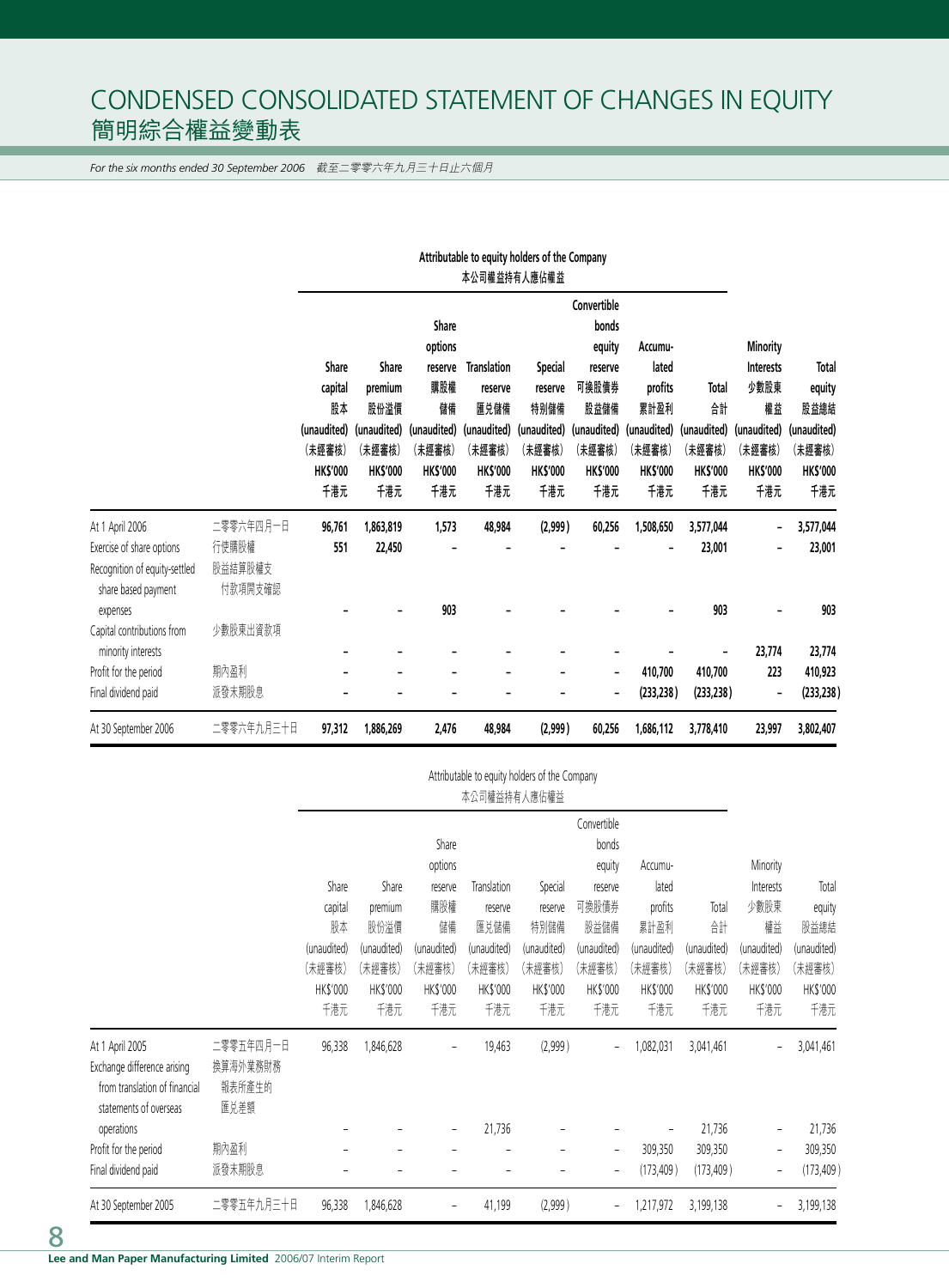*For the six months ended 30 September 2006* 截至二零零六年九月三十日止六個月

## **1. Basis of Preparation and Principal Accounting Policies**

The unaudited condensed consolidated interim financial statements have been prepared in accordance with the applicable disclosure requirements set out in Appendix 16 to the Rules Governing the Listing of Securities on The Stock Exchange of Hong Kong Limited (the "Listing Rules") and with Hong Kong Accounting Standard ("HKAS") 34 "Interim Financial Reporting" issued by the Hong Kong Institute of Certified Public Accountants.

The accounting policies used in the preparation of the condensed consolidated interim financial statements are consistent with those used in the annual financial statements for the year ended 31 March 2006 except that the Group has changed certain of its accounting policies following its adoption of the new/revised Hong Kong Financial Reporting Standards ("HKFRS") and HKAS (collectively referred to as "New HKFRSs") which have become effective for accounting periods commencing on or after 1 January 2006. The applicable New HKFRSs adopted in this interim financial statements are set out below:

| HKAS 19 (Amendment) | Actuarial gains and losses, group plans<br>and disclosures        |
|---------------------|-------------------------------------------------------------------|
| HKAS 21 (Amendment) | Net investment in a foreign operation                             |
| HKAS 39 (Amendment) | Cash flow hedge accounting of<br>forecast intragroup transactions |
| HKAS 39 (Amendment) | The fair value option                                             |
| $HK(IFRIC) - Int 4$ | Determining whether an arrangement<br>contains a lease            |

The adoption of the above new HKFRSs did not have a material effect on how the results of operations and financial position of the Group are prepared and presented.

No early adoption of the following New HKFRSs that have been issued but are not yet effective. The adoption of such New HKFRSs will have no material impact on the accounts of the Group and will not result in substantial changes to the Group's accounting policies.

#### **1. 編製基準及主要會計政策**

此未審核簡明綜合中期財務報表乃按照香港 聯合交易所有限公司證券上市規則(「上市規 則」)附錄16所載之適用披露規定及香港會計 師公會頒佈之香港會計準則(「香港會計準則」) 第34號「中期財務報告」而編製。

除本集團因採納新增及經修訂之香港財務報 告準則(「香港財務報告準則」)及香港會計準 則(統稱「新香港財務報告準則」)後更改其若干 會計政策外,編製本簡明綜合中期財務報表所 採用的會計政策,與截至二零零六年三月三十 一日止年度全年財務報表所採用者一致。該等 新香港財務報告準則於二零零六年一月一日 或以後開始之會計期間生效。本中期財務報表 所採納之適用新財務報告準則載列如下:

| 杏港會計凖則     | 精算損益、集團計劃及披 |
|------------|-------------|
| 第19號 (經修訂) | 霧           |
| 香港會計準則     | 於外國經營之淨投資   |
| 第21號(經修訂)  |             |
| 香港會計準則     | 預測集團內公司間交易  |
| 第39號(經修訂)  | 之現金流量對沖會計   |
|            | 處理法         |
| 香港會計準則     | 公平值期權       |
| 第39號 (經修訂) |             |
| 香港 (國際財務   | 釐定安排是否包含租賃  |
| 報告詮釋委員會)   |             |
| 詮釋第4號      |             |

採納上述新香港財務報告準則之實施對編製 及呈列集團之經營業績及財務狀況之方式並 沒有重大影響。

下列已發出但仍未生效之新香港財務報告準 則並無提早採納。採納此等新香港財務報告準 則對本集團之賬目不會有重大影響,亦不會令 本集團之會計政策出現重大變動。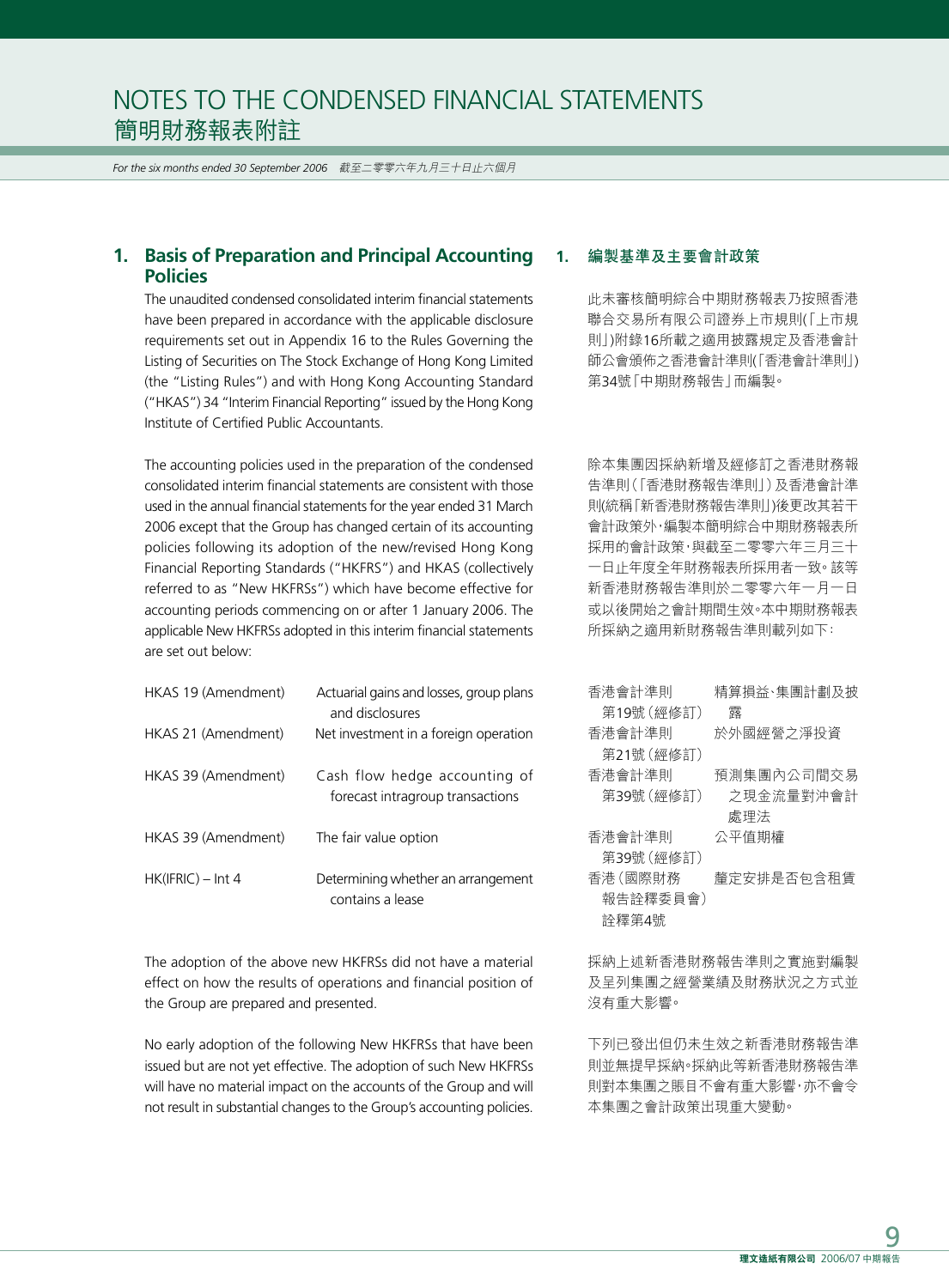*For the six months ended 30 September 2006* 截至二零零六年九月三十日止六個月

| 1. | <b>Basis of Preparation and Principal Accounting</b><br><b>Policies</b> (Continued) |                                                                                                         |  | 編製基準及主要會計政策 (續)               |                                             |  |  |
|----|-------------------------------------------------------------------------------------|---------------------------------------------------------------------------------------------------------|--|-------------------------------|---------------------------------------------|--|--|
|    | HKAS 1 (Amendment)                                                                  | Capital disclosures                                                                                     |  | 香港會計準則<br>第1號(經修訂)            | 資本披露                                        |  |  |
|    | <b>HKFRS 7</b>                                                                      | Financial instruments: Disclosures                                                                      |  | 香港財務報告<br>準則第7號               | 財務工具:披露                                     |  |  |
|    | $HK(IFRIC) - Int 7$                                                                 | Applying the restatement approach<br>under HKAS29 Financial Reporting<br>in Hyperinflationary Economies |  | 香港(國際財務<br>報告詮釋委員會)<br>詮釋第7號  | 根據香港會計準則第29<br>號惡性通貨膨脹經濟<br>下之財務報告採用重<br>列法 |  |  |
|    | $HK(IFRIC) - Int 8$                                                                 | Scope of HKFRS 2                                                                                        |  | 香港 (國際財務<br>報告詮釋委員會)<br>詮釋第8號 | 香港財務準則第2號大<br>綱                             |  |  |
|    | $HK(IFRIC) - Int 9$                                                                 | Reassessment of embedded<br>derivatives                                                                 |  | 香港 (國際財務<br>報告詮釋委員會)<br>詮釋第9號 | 重估內含衍生工具                                    |  |  |

# **2. Segments Information**

#### **Business segments**

For management purposes, the Group is currently organised into two operating businesses – manufacture and sales of paper, and manufacture and sales of pulp. These businesses are the basis on which the Group reports its primary segment information.

Segment information about these businesses is presented below:

#### **2006**

*Consolidated income statement*

| ᄇ / H, ᄅ ㅁ ! <del>ㅜ</del> ; '! | □ 生い以上台    |
|--------------------------------|------------|
| 第1號 (經修訂)                      |            |
| 香港財務報告                         | 財務工具:披露    |
| 準則第7號                          |            |
| 香港 (國際財務                       | 根據香港會計準則第2 |
| 報告詮釋委員會)                       | 號惡性通貨膨脹經   |
| 詮釋第7號                          | 下之財務報告採用   |
|                                | 列法         |
| 香港 (國際財務                       | 香港財務準則第2號; |
| 報告詮釋委員會)                       | 綱          |
| 詮釋第8號                          |            |
| 香港 (國際財務                       | 重估內含衍生工具   |
| 報告詮釋委員會)                       |            |
| 詮釋第9號                          |            |
|                                |            |

# **2. 分部資料**

**業務分部**

就管理而言,本集團現經營兩個業務:生產及 銷售紙張、生產及銷售木漿。該等業務為本集 團申報其主要分類資料之基準。

該等商業分類資料呈報如下:

**二零零六年** 綜合損益表

|                                                  |                    | Paper<br>紙張<br><b>HK\$'000</b><br>千港元 | Pulp<br>木漿<br><b>HK\$'000</b><br>千港元 | <b>Eliminations</b><br>刪除<br><b>HK\$'000</b><br>千港元 | <b>Consolidated</b><br>綜合<br><b>HK\$'000</b><br>千港元 |
|--------------------------------------------------|--------------------|---------------------------------------|--------------------------------------|-----------------------------------------------------|-----------------------------------------------------|
| Turnover - External sales<br>Inter-segment sales | 營業額一對外銷售<br>業務之間銷售 | 2,194,988                             | 227,637<br>150,021                   | (150, 021)                                          | 2,422,625                                           |
|                                                  |                    | 2,194,988                             | 377,658                              | (150, 021)                                          | 2,422,625                                           |
| SEGMENT RESULTS                                  | 分類業績               | 446,896                               | 29,780                               |                                                     | 476,676                                             |
| Interest income<br>Finance costs                 | 利息收入<br>財務成本       |                                       |                                      |                                                     | 1,477<br>(55,029)                                   |
| Profit before taxation<br>Taxation               | 税前盈利<br>税項         |                                       |                                      |                                                     | 423,124<br>(12, 201)                                |
| Profit for the period                            | 期內盈利               |                                       |                                      |                                                     | 410,923                                             |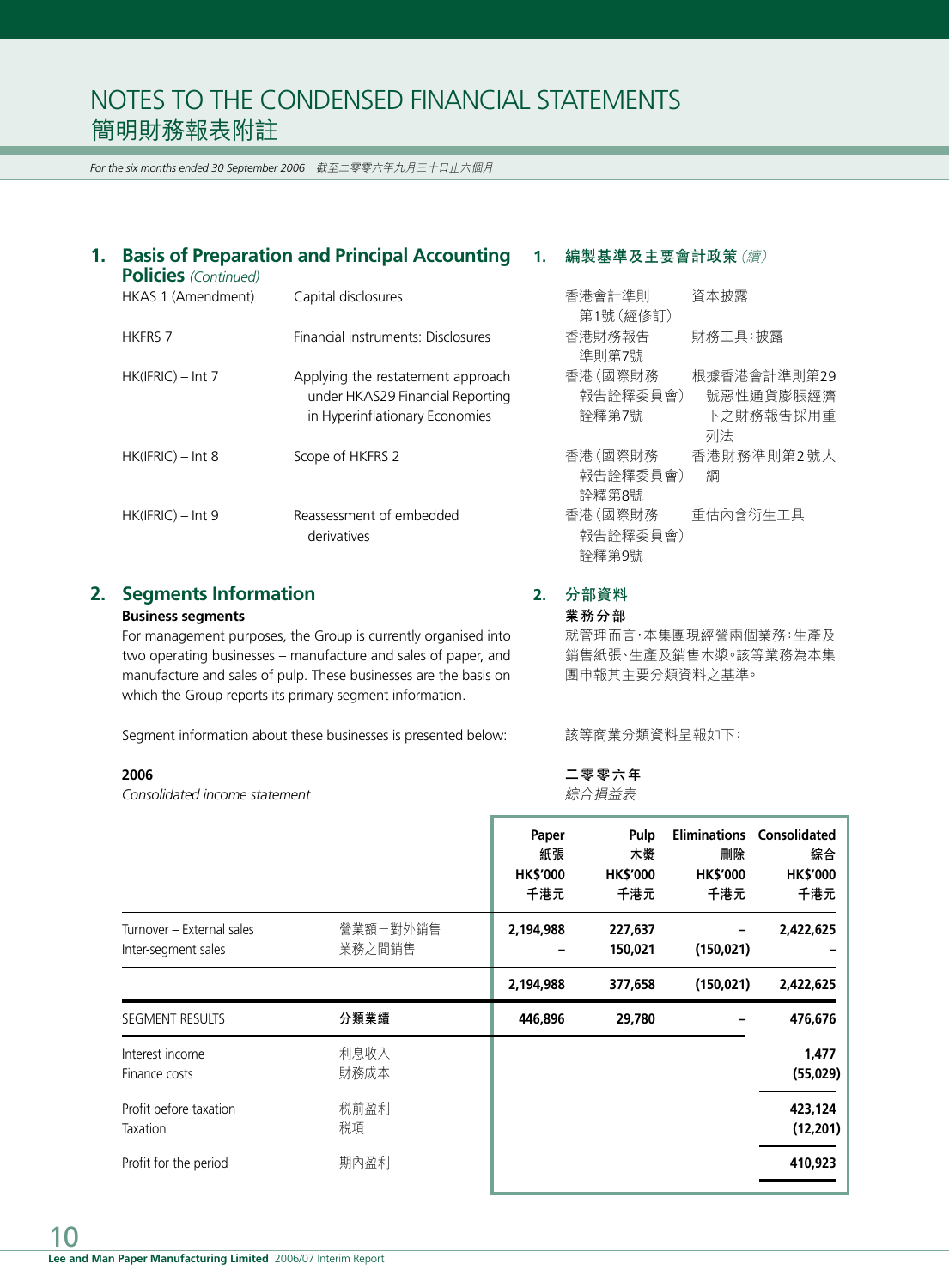| 2. | <b>Segments Information (Continued)</b><br><b>Business segments (Continued)</b><br>2005<br>Consolidated income statement |                    | 2.                             | 分部資料(續)<br>業務分部 (續)<br>二零零五年<br>綜合損益表 |                                       |                                       |
|----|--------------------------------------------------------------------------------------------------------------------------|--------------------|--------------------------------|---------------------------------------|---------------------------------------|---------------------------------------|
|    |                                                                                                                          |                    | Paper<br>紙張<br>HK\$'000<br>千港元 | Pulp<br>木漿<br>HK\$'000<br>千港元         | Eliminations<br>刪除<br>HK\$'000<br>千港元 | Consolidated<br>綜合<br>HK\$'000<br>千港元 |
|    | Turnover - External sales<br>Inter-segment sales                                                                         | 營業額一對外銷售<br>業務之間銷售 | 1,651,333                      | 217,987<br>124,432                    | (124, 432)                            | 1,869,320                             |
|    |                                                                                                                          |                    | 1,651,333                      | 342,419                               | (124, 432)                            | 1,869,320                             |
|    | SEGMENT RESULTS                                                                                                          | 分類業績               | 315,397                        | 17,018                                |                                       | 332,415                               |
|    | Interest income<br>Finance costs                                                                                         | 利息收入<br>財務成本       |                                |                                       |                                       | 411<br>(19, 321)                      |
|    | Profit before taxation<br>Taxation                                                                                       | 税前盈利<br>税項         |                                |                                       |                                       | 313,505<br>(4, 155)                   |
|    | Profit for the period                                                                                                    | 期內盈利               |                                |                                       |                                       | 309,350                               |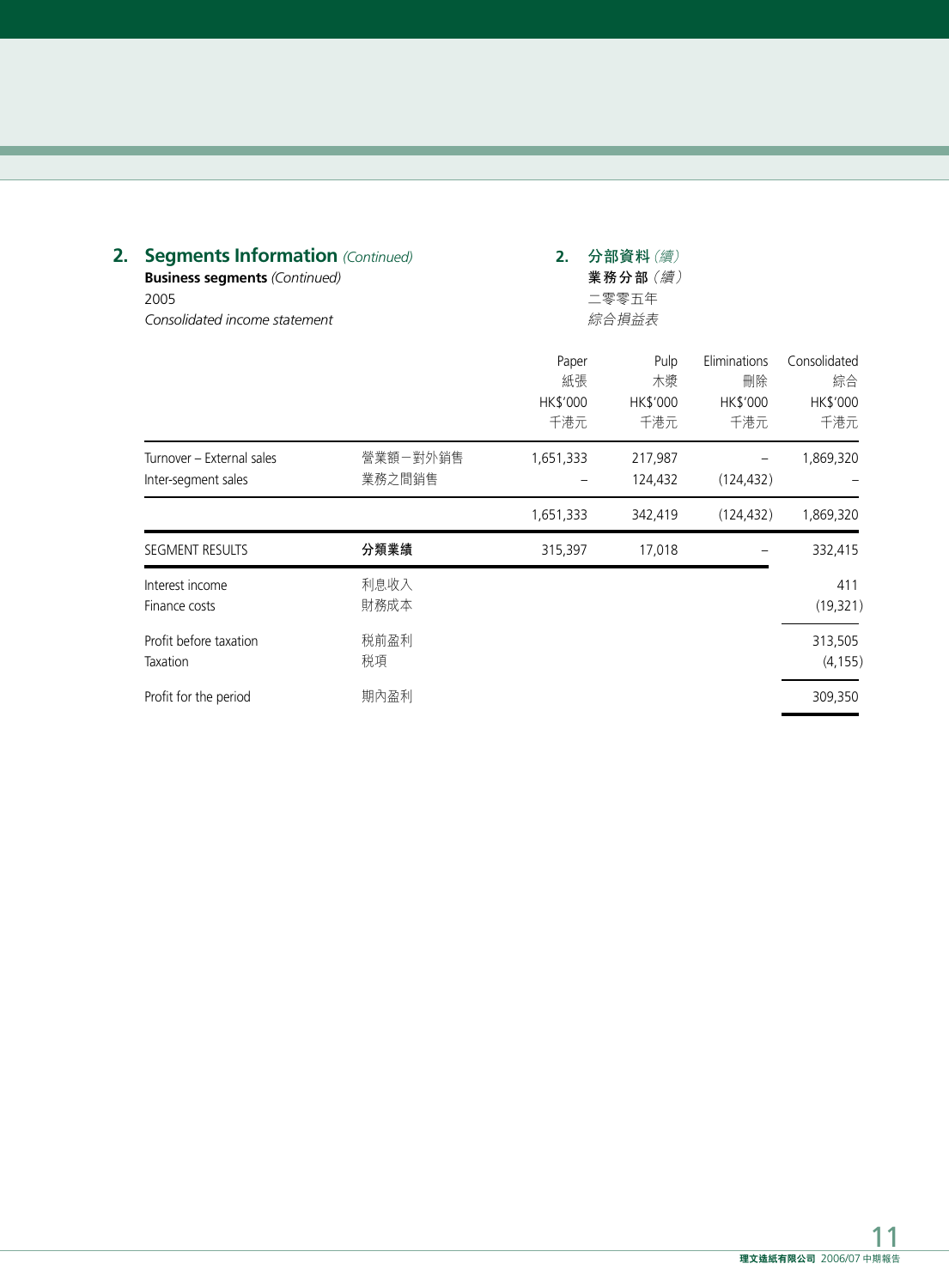*For the six months ended 30 September 2006* 截至二零零六年九月三十日止六個月

# **2. Segments Information** *(Continued)*

## **Geographical segments**

The following table provides an analysis of the Group's sales by geographical market, irrespective of the origin of the goods:

# **2. 分部資料**(續)

**地域分部**

下表是按地區市場劃分本集團銷售的分析,當 中並無理會貨品來源地:

|                                                                |                        |                 | Six months ended 30 September<br>截至九月三十日止六個月 |                               |                               |  |
|----------------------------------------------------------------|------------------------|-----------------|----------------------------------------------|-------------------------------|-------------------------------|--|
|                                                                |                        |                 | Sales revenue by                             |                               | <b>Contribution to profit</b> |  |
|                                                                |                        |                 | geographical market                          | before taxation<br>税前<br>盈利貢獻 |                               |  |
|                                                                |                        |                 | 按地區市場                                        |                               |                               |  |
|                                                                |                        |                 | 劃分的銷售收入                                      |                               |                               |  |
|                                                                |                        | 2006            | 2005                                         | 2006                          | 2005                          |  |
|                                                                |                        | 二零零六            | 二零零五                                         | 二零零六                          | 二零零五                          |  |
|                                                                |                        | <b>HK\$'000</b> | HK\$'000                                     | <b>HK\$'000</b>               | HK\$'000                      |  |
|                                                                |                        | 千港元             | 千港元                                          | 千港元                           | 千港元                           |  |
| People's Republic of China other<br>than Hong Kong (the "PRC") | 中華人民共和國,香港<br>除外(「中國」) | 1,304,543       | 1,083,009                                    | 259,474                       | 195,068                       |  |
| Export sales delivered in the                                  | 中國國內付運的出口              |                 |                                              |                               |                               |  |
| PRC (Note)                                                     | 銷售(附註)                 | 795,364         | 672,657                                      | 161,595                       | 128,474                       |  |
| Other Asian countries                                          | 其他亞洲國家                 | 154,489         | 113,654                                      | 21,733                        | 8,873                         |  |
| America                                                        | 美洲                     | 73,294          |                                              | 14,887                        |                               |  |
| Others                                                         | 其他                     | 94,935          |                                              | 18,987                        |                               |  |
|                                                                |                        | 2,422,625       | 1,869,320                                    | 476,676                       | 332,415                       |  |
| Interest income                                                | 利息收入                   |                 |                                              | 1,477                         | 411                           |  |
| Finance costs                                                  | 財務成本                   |                 |                                              | (55,029)                      | (19, 321)                     |  |
| Profit before taxation                                         | 税前盈利                   |                 |                                              | 423,124                       | 313,505                       |  |
| Taxation                                                       | 税項                     |                 |                                              | (12, 201)                     | (4, 155)                      |  |
| Profit for the period                                          | 期內盈利                   |                 |                                              | 410,923                       | 309,350                       |  |
|                                                                |                        |                 |                                              |                               |                               |  |

Note: These are sales to PRC customers who ultimately export the goods outside the PRC.

附註:此等貨品銷往最終將貨品出口國外的中國客 戶。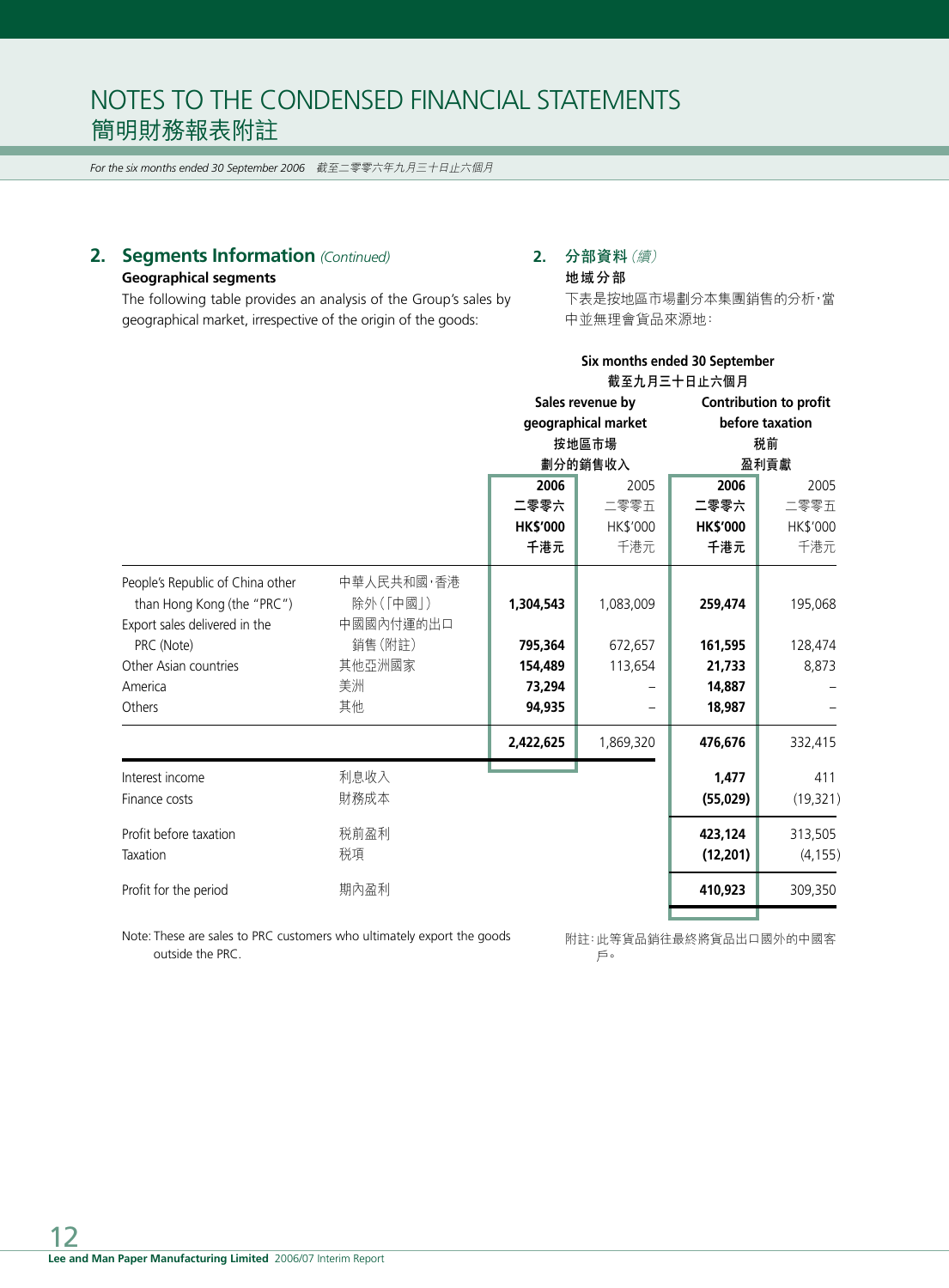#### **3. 財務成本**

|                                                                                                    |                                | Six months ended<br>30 September<br>截至九月三十日止六個月 |                                  |
|----------------------------------------------------------------------------------------------------|--------------------------------|-------------------------------------------------|----------------------------------|
|                                                                                                    |                                | 2006<br>二零零六年<br><b>HK\$'000</b><br>千港元         | 2005<br>二零零五年<br>HK\$'000<br>千港元 |
| Interest on bank borrowings wholly<br>repayable within five years<br>Interest on convertible bonds | 於五年內悉數償還之<br>銀行貸款利息<br>可換股債券利息 | 33,267<br>31,249                                | 19,321                           |
| Less:<br>Portion capitalized                                                                       | 減去:<br>資本化部份                   | 64,516<br>(9, 487)                              | 19,321                           |
|                                                                                                    |                                | 55,029                                          | 19,321                           |

# **4. Taxation**

**3. Finance Costs**

**4. 稅項**

|                                   |                |                 | Six months ended |  |
|-----------------------------------|----------------|-----------------|------------------|--|
|                                   |                |                 | 30 September     |  |
|                                   |                |                 | 截至九月三十日止六個月      |  |
|                                   |                | 2006            | 2005             |  |
|                                   |                | 二零零六年           | 二零零五年            |  |
|                                   |                | <b>HK\$'000</b> | HK\$'000         |  |
|                                   |                | 千港元             | 千港元              |  |
| The charge comprises:             | 税項支出包括:        |                 |                  |  |
| PRC Foreign Enterprise Income Tax | 中國外商企業所得税      | 13,475          | 5,328            |  |
| Deferred taxation in respect of:  | 就以下事項所產生的遞延税項: |                 |                  |  |
| - recognition of income           | 一已確認之收入        | 5,067           |                  |  |
| - tax losses                      | -税項虧損          | (6, 341)        | (1, 173)         |  |
|                                   |                | 12,201          | 4,155            |  |
|                                   |                |                 |                  |  |

The Group's profit is subject to taxation from the place of its operations where its profit is generated. Taxation is calculated at the rates prevailing in the relevant jurisdictions as set out below.

The subsidiaries in the PRC are entitled to exemption from PRC Foreign Enterprise Income Tax for the two years starting from their first profit-making year, followed by a 50% relief for the three years thereafter.

集團之利潤乃根據其利潤產生的營運地方繳 納稅項。稅項按個別管轄地區之課稅率計算如 下。

位於中國的附屬公司於首個獲利年度起,免繳 中國外商企業所得稅兩年,其後三年半免。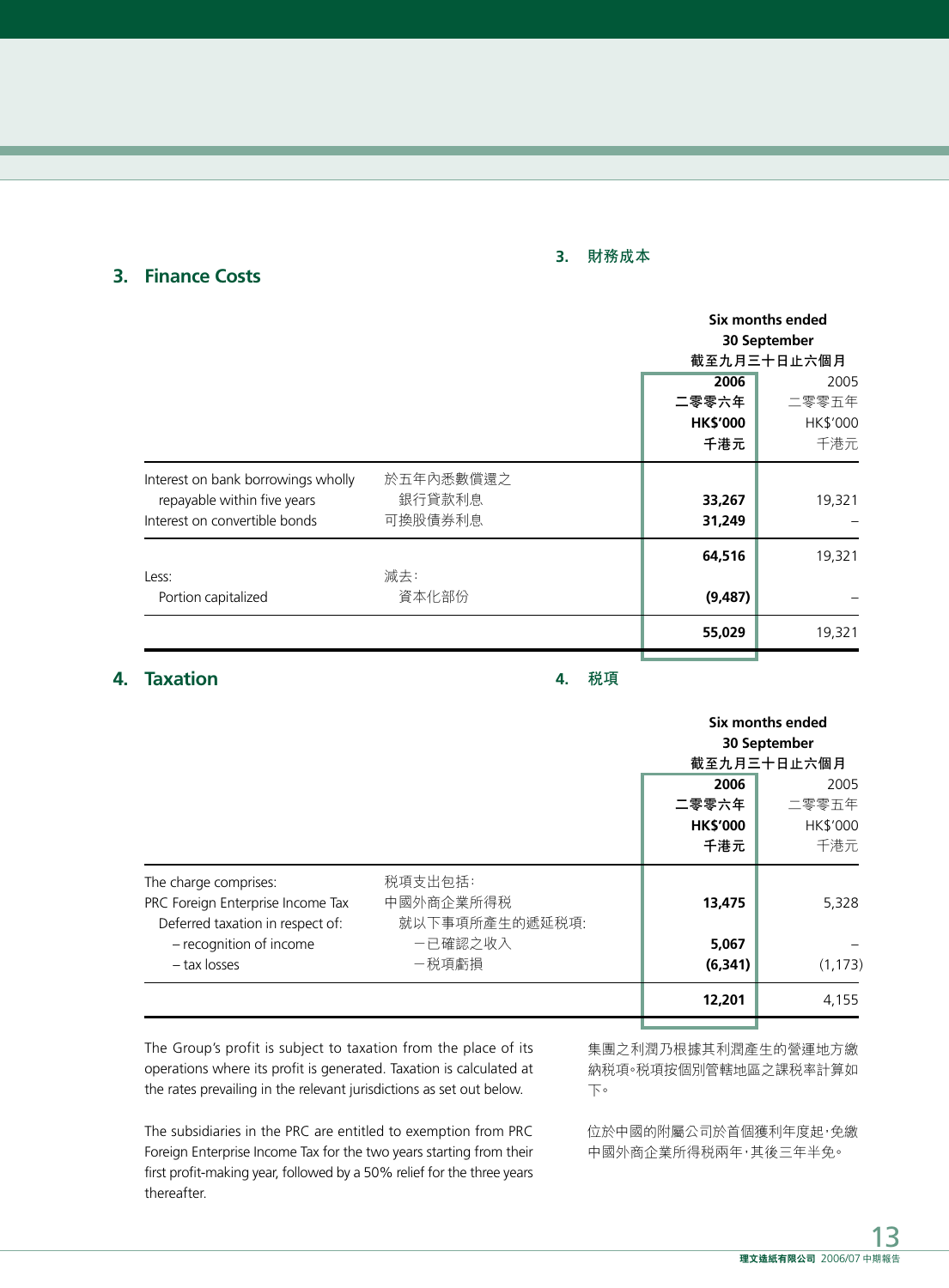*For the six months ended 30 September 2006* 截至二零零六年九月三十日止六個月

## **4. Taxation** *(Continued)*

The subsidiary in Malaysia carries on offshore trading activities in Labuan, Malaysia, in a currency other than the Malaysian currency with other group companies which are non-residents of Malaysia. The tax rate for offshore trading companies in Labuan is charged at a fixed annual rate of Malaysian RM20,000.

Under Decree-Law No. 58/99/M, a Macau company incorporated under that Law (called "58/99/M Company") is exempted from Macau complementary tax (Macau income tax) as long as the 58/99/M Company does not sell its products to a Macau resident company.

In the opinion of the directors, the Group is not subject to taxation in any other jurisdictions in which the Group operates.

The deferred taxation credit represents deferred tax asset resulted from tax losses of a subsidiary in the United States of America recognized during the period.

#### **4. 稅項**(續)

馬來西亞的附屬公司於馬來西亞拉布安,以馬 來西亞幣以外的貨幣,與集團內其他非馬來西 亞公司進行離岸貿易業務。拉布安的離岸貿易 公司須每年繳納20,000馬幣的定額稅。

根據第58/99/M號法令,凡根據該法令註冊成 立的澳門司(稱為「58/99/M公司」)均可免繳 澳門補充稅(澳門所得稅),前提是58/99/M 公 司不得向澳門本土公司銷售產品。

董事認為,本集團在本身經營所在地的任何其 他司法權區毋須繳交稅項。

遞延稅項指由於美國的附屬公司於期內確認 的稅項虧損所產生之遞延稅項資產。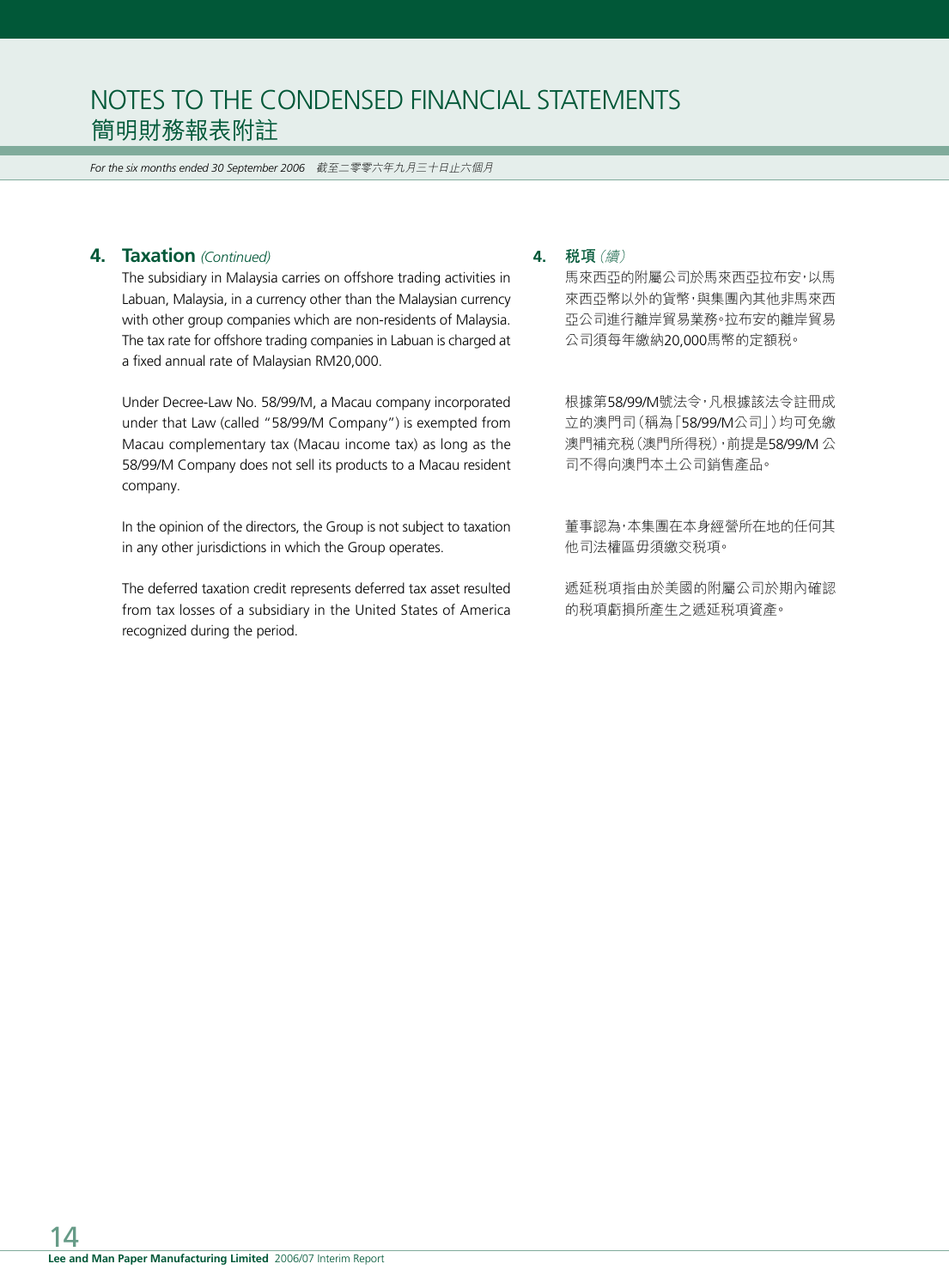## **5. Profit for the Period**

### **5. 期內盈利**

| 30 September<br>截至九月三十日止六個月<br>2005 |
|-------------------------------------|
|                                     |
|                                     |
| 二零零五年                               |
| HK\$'000                            |
| 千港元                                 |
|                                     |
| 1,914                               |
| 96,806                              |
|                                     |
| 1,174                               |
| 99,894                              |
| 978                                 |
|                                     |
| 46,930                              |
|                                     |
|                                     |
|                                     |
|                                     |
| 6,345                               |
|                                     |
|                                     |
|                                     |
|                                     |
| 411                                 |
| 33,092                              |
|                                     |

# **6. Dividends**

A final dividend for the year ended 31 March 2006 of HK24 cents (for the year ended 31 March 2005: HK18 cents) per share was paid to shareholders during the current period, and was reflected in the condensed consolidated statement of changes in equity.

The Directors have determined that an interim dividend of HK16 cents per share (2005: nil) should be paid to the shareholders of the Company whose names appear in the Register of Members on 11 December 2006.

#### **6. 股息**

年內,二零零六年三月三十一日止年度之每股 24港仙(二零零五年三月三十一日止年度:18 港仙)的末期股息已支付給股東,並於簡明綜 合權益變動表內反映。

董事決定派發每股16港仙之中期股息給予在 二零零六年十二月十一日名列於股東名冊內 之本公司股東。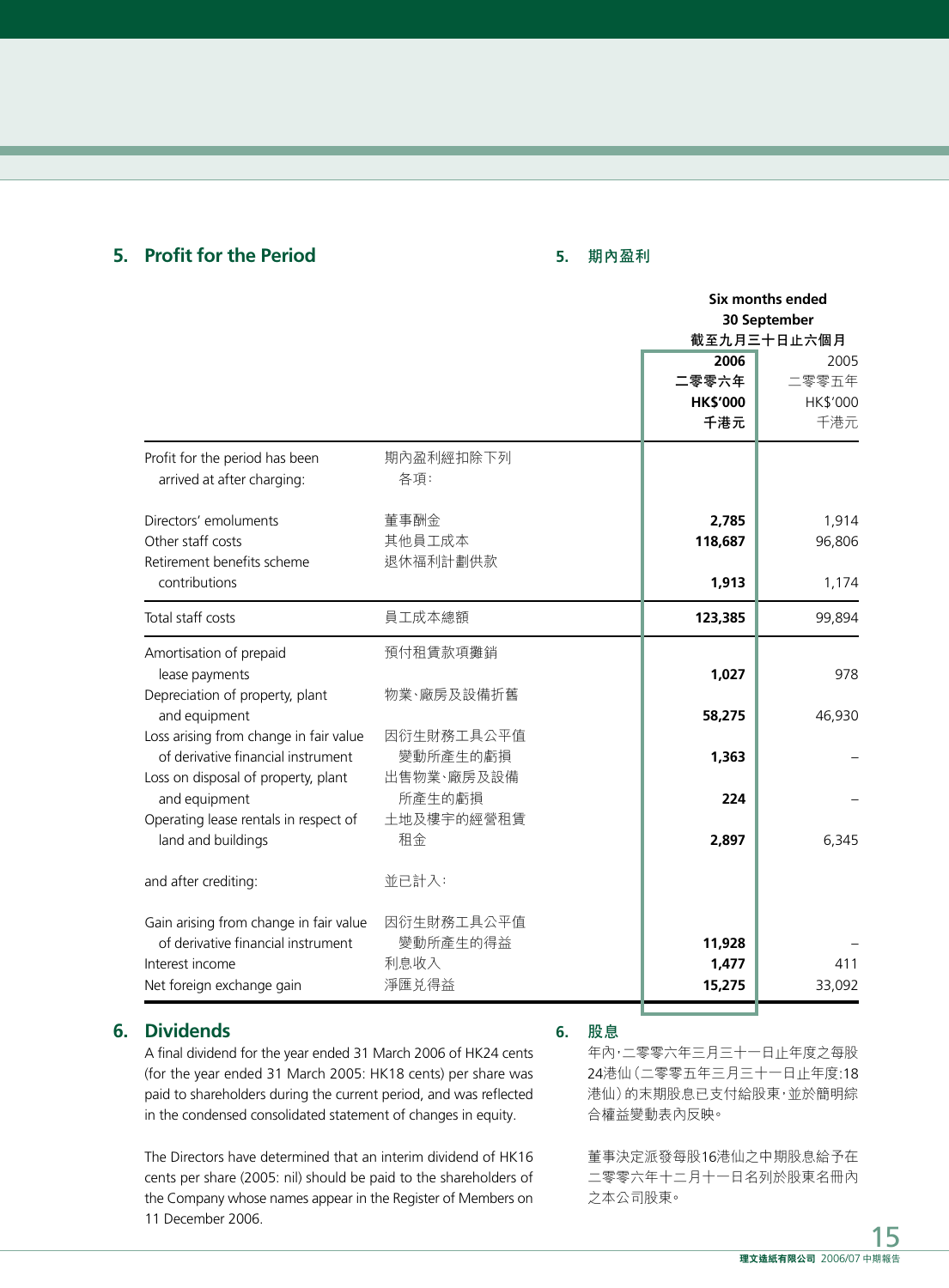*For the six months ended 30 September 2006* 截至二零零六年九月三十日止六個月

## **7. Earnings Per Share**

### **7. 每股盈利**

The calculation of basic and diluted earnings per share is based on the following data:

每股基本及攤薄盈利乃以下列數據為基準計 算:

|                                        |             |                  | Six months ended |  |
|----------------------------------------|-------------|------------------|------------------|--|
|                                        |             |                  | 30 September     |  |
|                                        |             |                  | 截至九月三十日止六個月      |  |
|                                        |             | 2006             | 2005             |  |
|                                        |             | 二零零六年            | 二零零五年            |  |
|                                        |             | <b>HK\$'000</b>  | HK\$'000         |  |
|                                        |             | 千港元              | 千港元              |  |
| Earnings for the purpose of basic      | 用以計算每股基本    |                  |                  |  |
| earnings per share                     | 盈利的盈利       | 410,700          | 309,350          |  |
| Interest on Convertible Bonds          | 可換股債券利息     | 31,249           |                  |  |
| Earnings for the purpose of diluted    | 用以計算每股攤薄    |                  |                  |  |
| earnings per share                     | 盈利的盈利       | 441,949          | 309,350          |  |
|                                        |             | <b>Number of</b> | <b>Number of</b> |  |
|                                        |             | shares           | shares           |  |
|                                        |             | 股份數目             | 股份數目             |  |
| Weighted average number of share       | 用以計算每股基本盈利的 |                  |                  |  |
| for the purpose of basic               | 加權平均股數      |                  |                  |  |
| earnings per share                     |             | 971,502,230      | 963,384,000      |  |
| Potential dilutive effect arising from | 所產生的潛在攤薄影響  |                  |                  |  |
| - share options                        | 一購股權        | 1,623,236        | 3,668,607        |  |
| - convertible bonds                    | -可換股債券      | 83,056,478       |                  |  |
| Weighted average number of share       | 用以計算每股攤薄盈利的 |                  |                  |  |
| for the purpose of diluted             | 加權平均股數      |                  |                  |  |
| earnings per share                     |             | 1,056,181,944    | 967,052,607      |  |
|                                        |             |                  |                  |  |

## **8. Additions to Property, Plant and Equipment**

**8. 添置物業、廠房及設備**

During the period, the Group spent HK\$635 million (six months ended 30 September 2005: HK\$275 million) on property, plant and equipment to expand its operations.

期內,本集團在添置物業、廠房及設備上耗資 635百萬港元(截至二零零五年九月三十日止 六個月:275百萬港元),以拓展業務。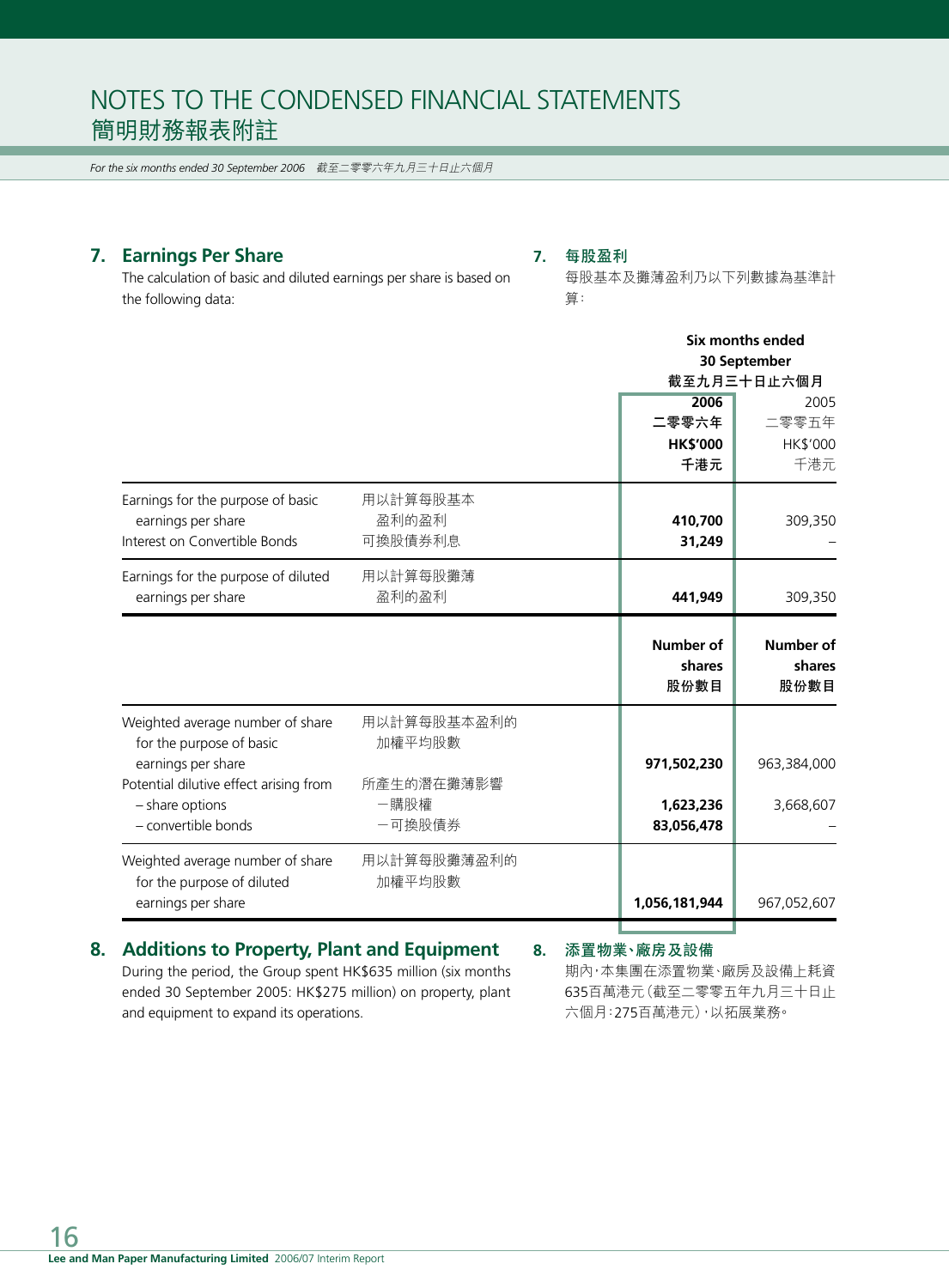# **9. Inventories**

# **9. 存貨**

|                                             |                  | 30 September<br>2006<br>二零零六年<br>九月三十日<br><b>HK\$'000</b><br>千港元 | 31 March<br>2006<br>二零零六年<br>三月三十一日<br>HK\$'000<br>千港元 |
|---------------------------------------------|------------------|------------------------------------------------------------------|--------------------------------------------------------|
| At cost:<br>Raw materials<br>Finished goods | 成本:<br>原料<br>製成品 | 738,948<br>82,912                                                | 663,605<br>110,654                                     |
|                                             |                  | 821,860                                                          | 774,259                                                |

## **10. Trade and Bills Receivable**

#### **10. 應收賬款及票款**

The credit terms granted by the Group to its customers normally range from 45 to 60 days.

本集團給予客戶的信貸期一般由45日至60日 不等。

An aging analysis of the trade and bills receivable is as follows:

應收賬款及票款的賬齡分析如下:

|                   |            | 30 September    | 31 March |
|-------------------|------------|-----------------|----------|
|                   |            | 2006            | 2006     |
|                   |            | 二零零六年           | 二零零六年    |
|                   |            | 九月三十日           | 三月三十一日   |
|                   |            | <b>HK\$'000</b> | HK\$'000 |
|                   |            | 千港元             | 千港元      |
| Aged:             | 賬齡:        |                 |          |
| Less than 30 days | 少於30日      | 411,136         | 467,520  |
| $31 - 60$ days    | 31日-60日    | 299,320         | 187,184  |
| $61 - 90$ days    | $61$ 日-90日 | 98,820          | 104,210  |
| Over 90 days      | 90日以上      | 105,770         | 48,203   |
|                   |            | 915,046         | 807,117  |
|                   |            |                 |          |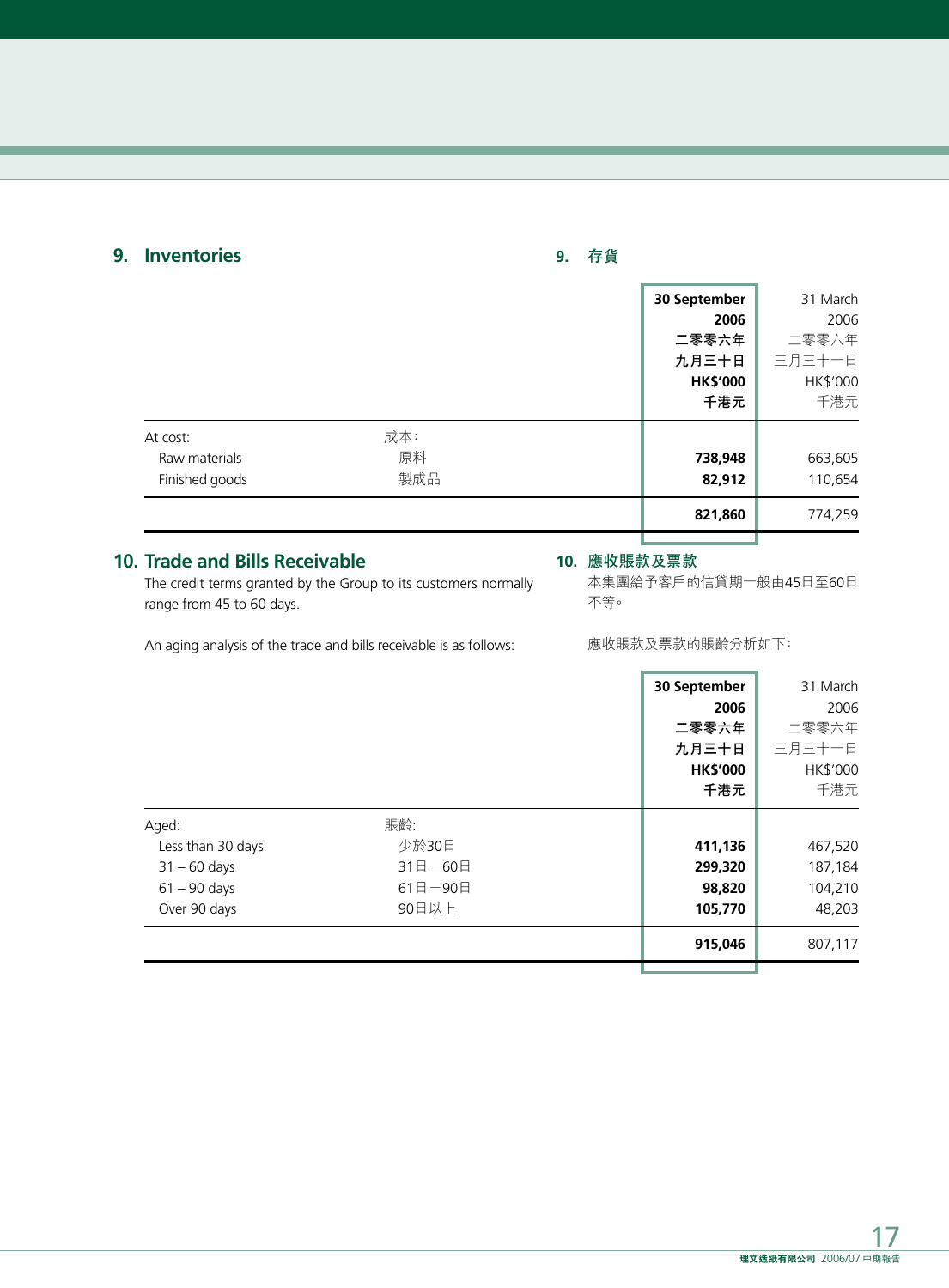*For the six months ended 30 September 2006* 截至二零零六年九月三十日止六個月

# **11. Trade and Bills Payable**

## **11. 應付賬款及票款**

An aging analysis of the trade and bills payable is as follows:

應付賬款及票款的賬齡分析如下:

|                                                                                |                                                     | 30 September<br>2006<br>二零零六年        | 31 March<br>2006<br>二零零六年        |
|--------------------------------------------------------------------------------|-----------------------------------------------------|--------------------------------------|----------------------------------|
|                                                                                |                                                     | 九月三十日<br><b>HK\$'000</b><br>千港元      | 三月三十一日<br>HK\$'000<br>千港元        |
| Aged:<br>Less than 30 days<br>$31 - 60$ days<br>$61 - 90$ days<br>Over 90 days | 賬齡:<br>少於30日<br>$31$ 日 - 60日<br>$61$ 日-90日<br>90日以上 | 202,178<br>39,495<br>7,433<br>16,450 | 155,877<br>7,991<br>5,074<br>747 |
|                                                                                |                                                     | 265,556                              | 169,689                          |

# **12. Share Capital**

**12. 股本**

|                                                                                              |                                                     | Number of<br>ordinary shares<br>普通股數目 | Amount<br>金額<br>HK\$'000<br>千港元 |
|----------------------------------------------------------------------------------------------|-----------------------------------------------------|---------------------------------------|---------------------------------|
| Ordinary shares of HK\$0.10 each<br>Authorised:<br>At 31 March 2006 and<br>30 September 2006 | 每股面值0.10港元的普通股<br>法定:<br>二零零六年三月三十一日及<br>二零零六年九月三十日 | 2,000,000,000                         | 200,000                         |
|                                                                                              |                                                     | Number of<br>ordinary shares<br>普通股數目 | Amount<br>金額<br>HK\$'000<br>千港元 |
| Issued and fully paid:<br>At 1 April 2005<br>Exercise of share options                       | 已發行及繳足:<br>二零零五年四月一日<br>行使配股權                       | 963,384,000<br>4,224,000              | 96,338<br>423                   |
| At 31 March 2006<br>Exercise of share options                                                | 二零零六年三月三十一日<br>行使配股權                                | 967,608,000<br>5,516,000              | 96,761<br>551                   |
| At 30 September 2006                                                                         | 二零零六年九月三十日                                          | 973,124,000                           | 97,312                          |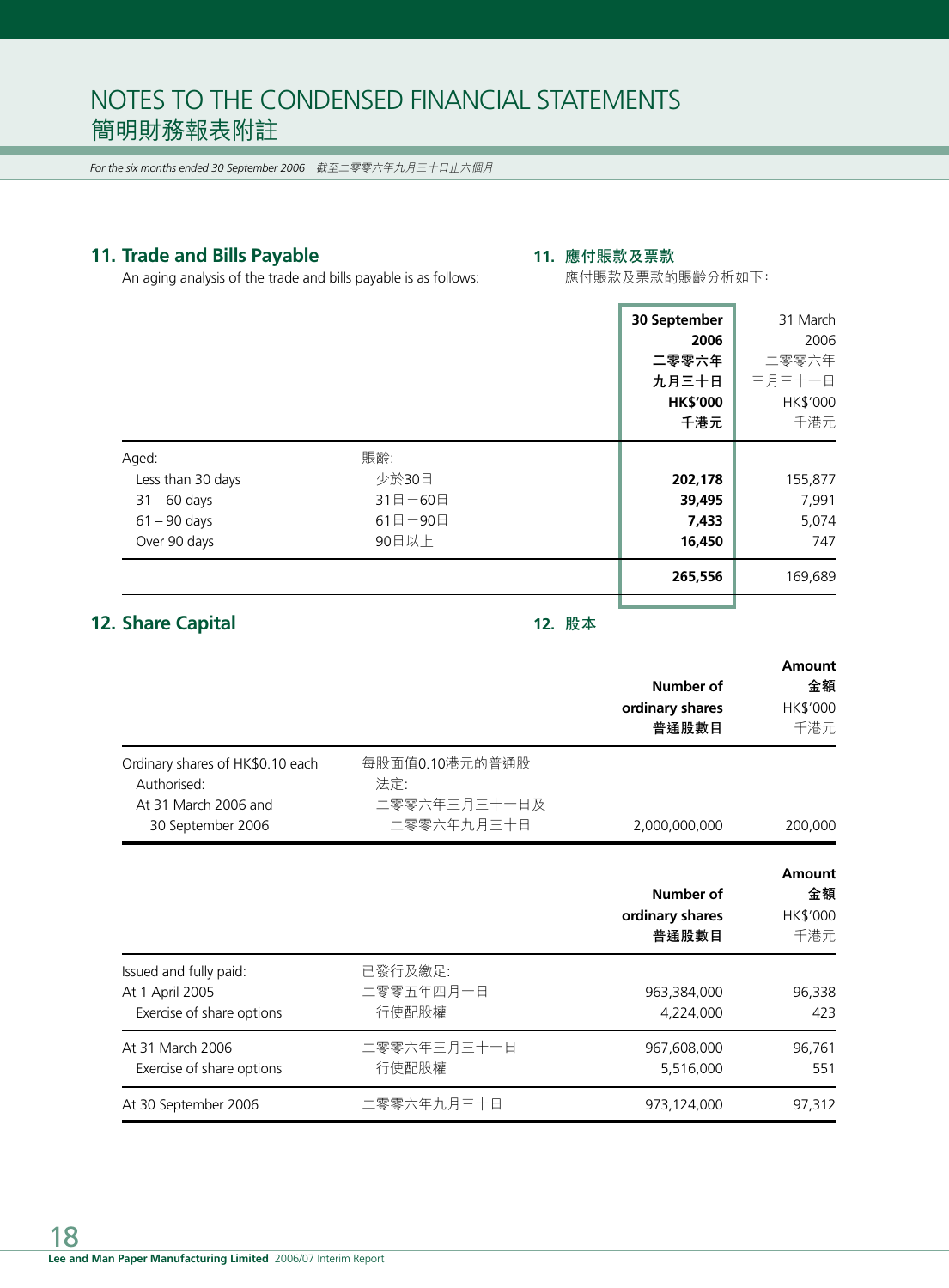# **13. Capital Commitments**

### **13. 資本承擔**

|                                                                                                                                                     |                                                | 30 September    | 31 March  |
|-----------------------------------------------------------------------------------------------------------------------------------------------------|------------------------------------------------|-----------------|-----------|
|                                                                                                                                                     |                                                | 2006            | 2006      |
|                                                                                                                                                     |                                                | 二零零六年           | 二零零六年     |
|                                                                                                                                                     |                                                | 九月三十日           | 三月三十一日    |
|                                                                                                                                                     |                                                | <b>HK\$'000</b> | HK\$'000  |
|                                                                                                                                                     |                                                | 千港元             | 千港元       |
| Capital expenditure contracted for<br>but not provided in the financial<br>statements in respect of acquisition<br>of property, plant and equipment | 就收購物業、廠房及設備及<br>土地使用權已訂約但<br>未於財務報表撥備的<br>資本開支 |                 |           |
| and land use right                                                                                                                                  |                                                | 2,085,592       | 1,512,699 |
|                                                                                                                                                     |                                                |                 |           |

# **14. Operating Lease Commitments**

#### **14. 經營租約承擔**

The Group had commitments for future minimum lease payments under non-cancellable operating leases in respect of land and buildings, which fall due as follows:

本集團根據不可撤銷的土地及樓宇經營租約 於日後應付的最低租金如下:

|                                                          |                         | 30 September<br>2006<br>二零零六年<br>九月三十日<br><b>HK\$'000</b> | 31 March<br>2006<br>二零零六年<br>三月三十一日<br>HK\$'000 |
|----------------------------------------------------------|-------------------------|-----------------------------------------------------------|-------------------------------------------------|
|                                                          |                         | 千港元                                                       | 千港元                                             |
| Within one year<br>In the second to fifth year inclusive | 一年內<br>第二年至第五年內(包括首尾兩年) | 2,723<br>2,458                                            | 310                                             |
|                                                          |                         | 5,181                                                     | 310                                             |
|                                                          |                         |                                                           |                                                 |

# **15. Pledge of Assets**

#### **15. 資產抵押**

At the balance sheet date, banking facilities granted by certain banks to the Group were secured by the assets of the Group as follows:

於結算日,本集團獲若干銀行授出的銀行備用 額乃由本集團的下列資產作抵押:

|                          | 30 September    | 31 March |
|--------------------------|-----------------|----------|
|                          | 2006            | 2006     |
|                          | 二零零六年           | 二零零六年    |
|                          | 九月三十日           | 三月三十一日   |
|                          | <b>HK\$'000</b> | HK\$'000 |
|                          | 千港元             | 千港元      |
| 應收票款<br>Bills receivable | 13,687          | 49,313   |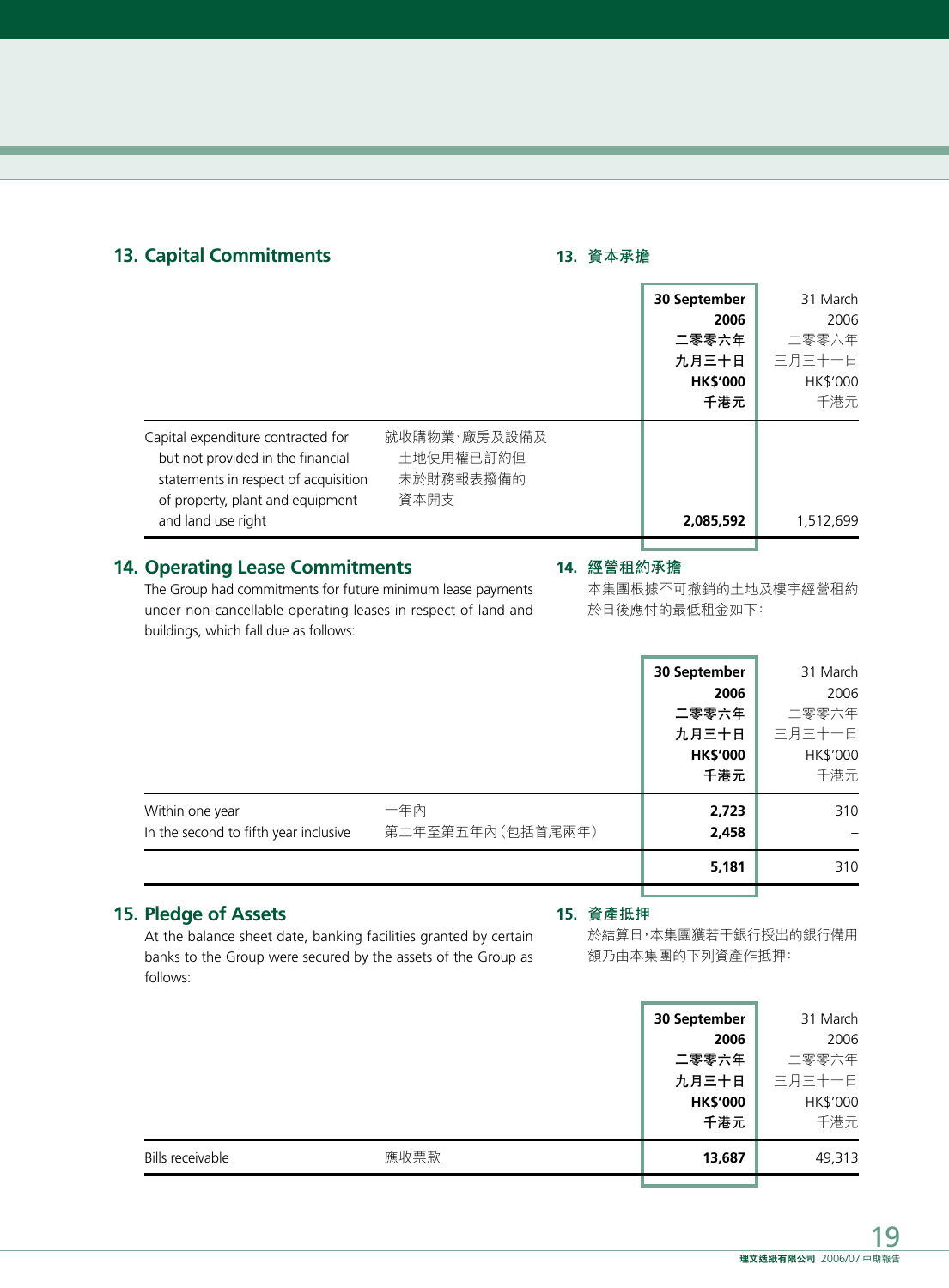*For the six months ended 30 September 2006* 截至二零零六年九月三十日止六個月

## **16. Related Party Transactions**

#### **16. 有關連人士交易**

The Group had the following significant transactions with the related parties during the period as follows:

#### 期內,本集團與有關連人士進行下列的重大交 易:

|                       | Six months ended |          |
|-----------------------|------------------|----------|
|                       | 30 September     |          |
|                       | 截至九月三十日止六個月      |          |
|                       | 2006             | 2005     |
|                       | 二零零六年            | 二零零五年    |
|                       | <b>HK\$'000</b>  | HK\$'000 |
|                       | 千港元              | 千港元      |
| Finished goods sold   | 42,276           | 51,591   |
| 已售製成品                 |                  |          |
|                       |                  |          |
| Waste paper purchased | 1,962            | 4,137    |
| 已購廢紙                  |                  |          |
| Steam sold            | 780              | 780      |
| 已售蒸汽                  |                  |          |
| Licence fee paid      | 450              | 434      |
| 已付許可權費                |                  |          |
|                       |                  |          |
| Management fee paid   |                  | 28       |
| 已付管理費                 |                  |          |
|                       |                  |          |
|                       |                  |          |

#### Notes:

附註:

- (i) Lee & Man Industrial Manufacturing Limited and Lee & Man Paper Products Limited are beneficially owned by Mr Lee Wan Keung Patrick, a director of the Company.
- (ii) Lee & Man Management Company Limited is a subsidiary of Lee and Man Holding Limited ("Lee & Man Holding"). Lee & Man Holding is beneficially owned by Fortune Star Tradings Ltd which is an associate (as defined in the Listing Rules) of Trustcorp Limited, a substantial shareholder of the Company.

The directors have confirmed that the above transactions were conducted in the normal course of the Group's business.

# **17. Review of Interim Accounts**

The condensed interim financial statements are unaudited, but have been reviewed by the Audit Committee.

- (i) 理文實業有限公司及理文紙品有限公司之實 益擁有人為由本公司董事李運強先生。
- (ii) 理文管理有限公司是理文集團有限公司(「理 文集團」)的附屬公司。理文集團由Fortune Star Tradings Ltd 實益擁有, 而Fortune Star Tradings Ltd是本公司的主要股東Trustcorp Limited 的聯系人士(定義見上市規則)。

董事已確認上述交易是本集團的正常業務。

#### **17. 審閱中期賬目**

簡明中期財務報表均未經審核,惟經審核委員 會審閱。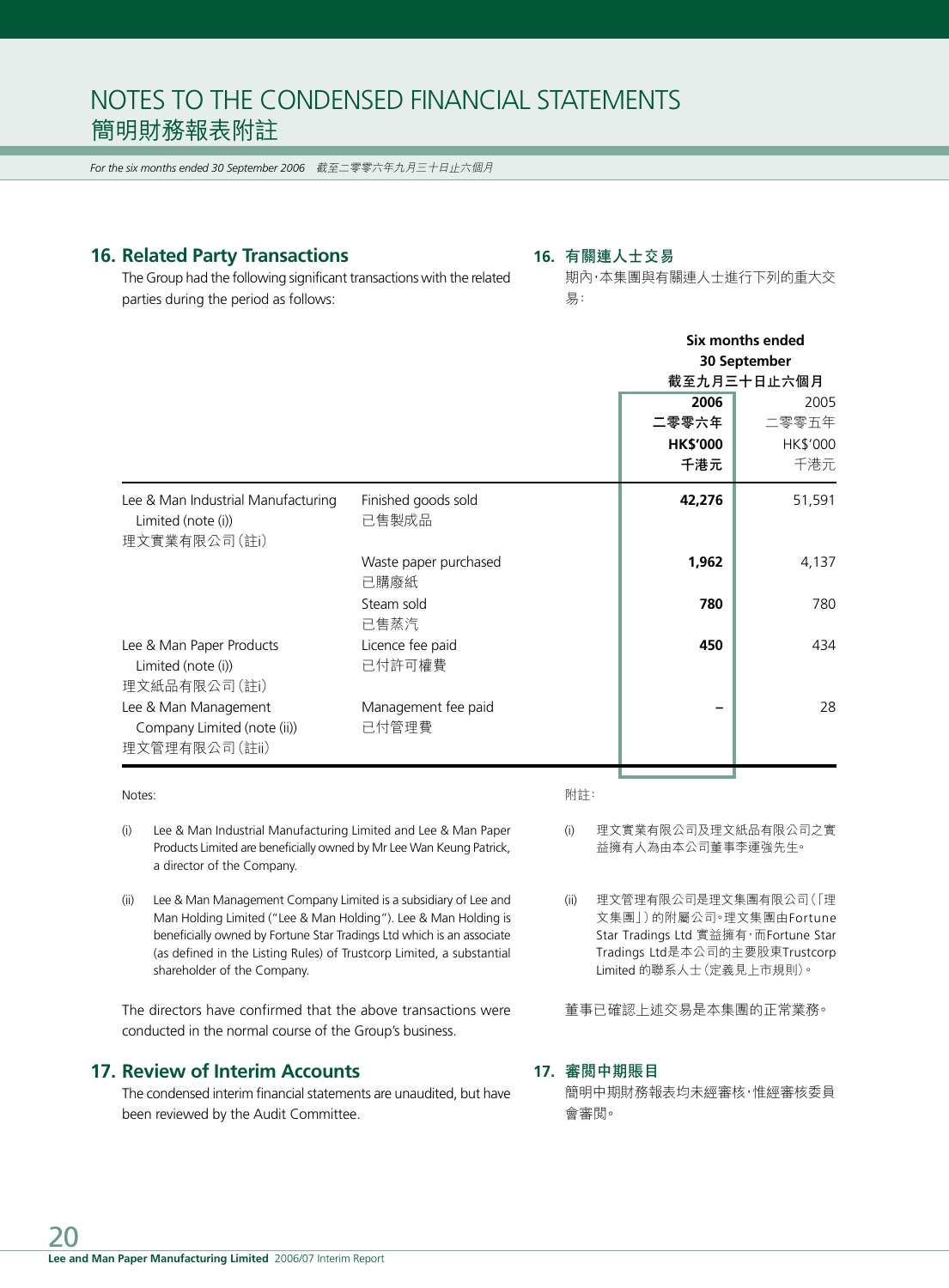# **Interim Dividend**

The Board has resolved to declare an interim dividend of HK16 cents (2005: nil) per share for the six months ended 30 September 2006 to shareholders whose names appear on the Register of Members on 11 December 2006. It is expected that the interim dividend will be paid around 20 December 2006.

## **Closure of Register of Members**

The Register of Members will be closed from 7 December 2006 to 11 December 2006, both days inclusive, during which period no transfer of shares can be registered. In order to qualify for the interim dividend, all transfers accomplished by the relevant share certificates must be lodged with the Company's Branch Share Registrars, Tricor Investor Services Limited, at 26/F Tesbury Centre, 28 Queen's Road East, Hong Kong for registration no later than 4.00 pm on 6 December 2006.

## **中期股息**

董事會議決宣派截至二零零六年九月三十日止六個 月之中期股息每股16港仙(二零零五年:無)予二零 零六年十二月十一日名列於股東名冊內之股東。預 期中期股息將於二零零六年十二月二十日派付予股 東。

### **暫停辦理股份過戶登記**

本公司將於二零零六年十二月七日至二零零六年十 二月十一日(首尾兩天包括在內)暫停辦理股份過 戶登記手續。為符合獲派中期股息之資格,所有過戶 文件連同有關股票最遲須於二零零六年十二月六日 下午四時前送達本公司之股份過戶登記處卓佳證券 登記有限公司,地址為香港皇后大道東28號金鐘匯 中心26樓,以辦理登記手續。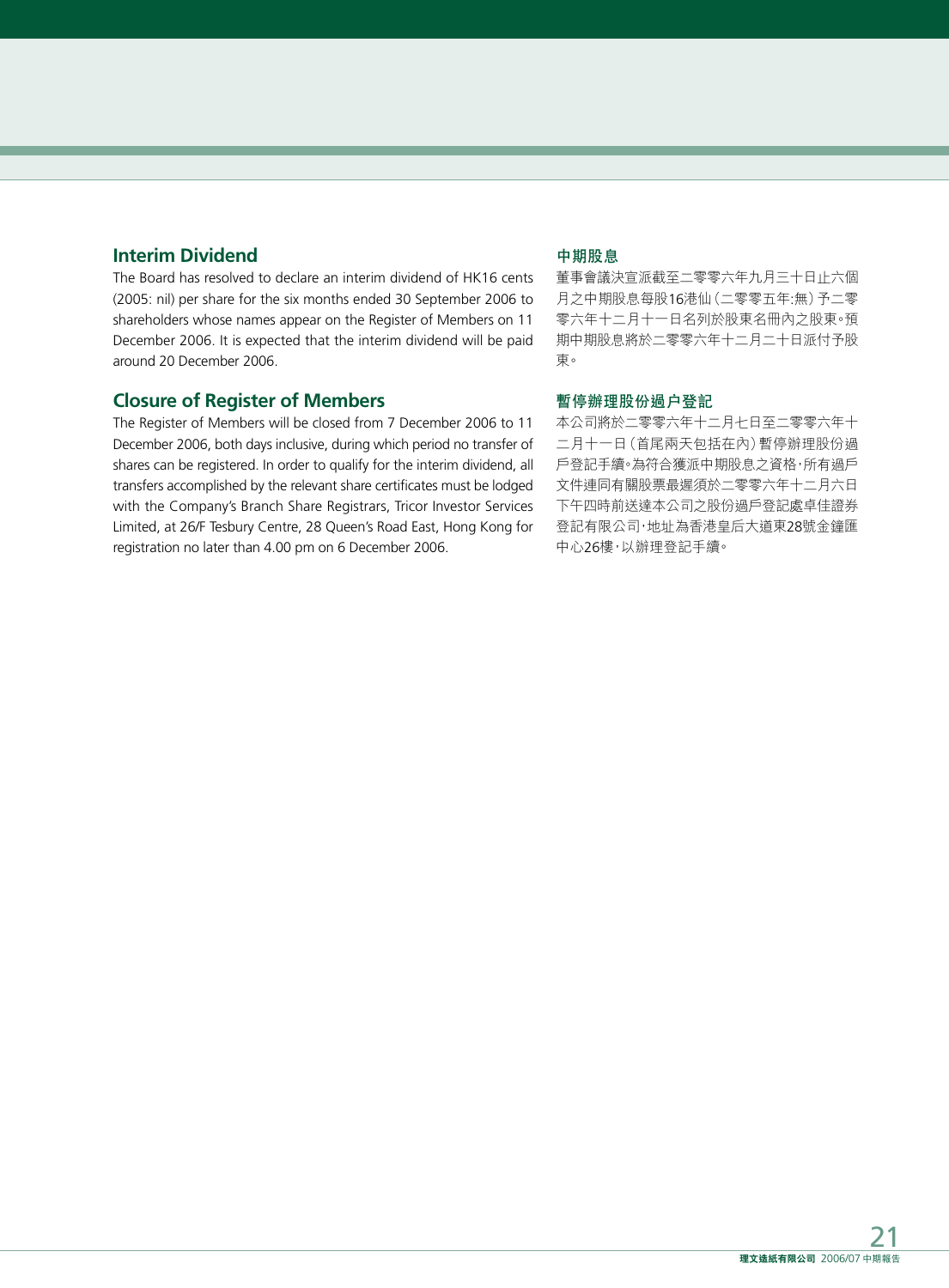For the first half of fiscal year of 2006/2007, the Group achieved a turnover of HK\$2,423 million and has recorded a net profit of HK\$411 million. This represents an increase in turnover of 30% and an increase in net profit of 33% over same period last year. All of our pulp and paper production lines are now currently running at maximum capacity.

During the period, we saw a strong demand for containerboards worldwide. Our superior technological know-how and our experienced management team allow us to produce excellent quality products at low cost. Thus, we believe we can be extremely competitive in both the domestic market and export market.

For the second half, we will be starting our eighth production line (PM8) at our Changshu plant. Within the next ten months, we will be starting our ninth, tenth and eleventh production lines (PM9, PM10, and PM11). With this expansion, the Group's annual paper capacity will exceed 3,100,000MT, making the Group one of the largest containerboard producers in the world.

Going forward, we will continue to expand our containerboard capacities. We will also invest into pulp making to further integrate our business and to strengthen our position as a leading player in our industry.

2006/2007財政年度上半年,本集團共錄得營業額 24.23億港元及純利4.11億港元,較去年同期增長 30%及33%。集團現有的紙漿及造紙生產線皆以全 速運行生產。

期內,箱板原紙需求強烈。本集團憑著優良的技術 及富有經驗的管理團隊,以低成本生產出優質的產 品,無論在本地市場及出口市場都非常具備競爭力。

下半年,集團設於常熟廠房的第八號造紙生產線 (PM8)將會投產。於未來十個月內,集團的第九號、 第十號及第十一號生產線(PM9、PM10及PM11)亦 會相繼投產。產能擴大後,集團的造紙年產量將超 逾310萬噸,令集團繼續成為世界最大箱板原紙生 產商之一。

展望將來,集團除繼續增加箱板原紙產能外,並將會 繼續在製造紙漿方面投資,進一步結合集團的業務 及鞏固集團在業界內的領導地位。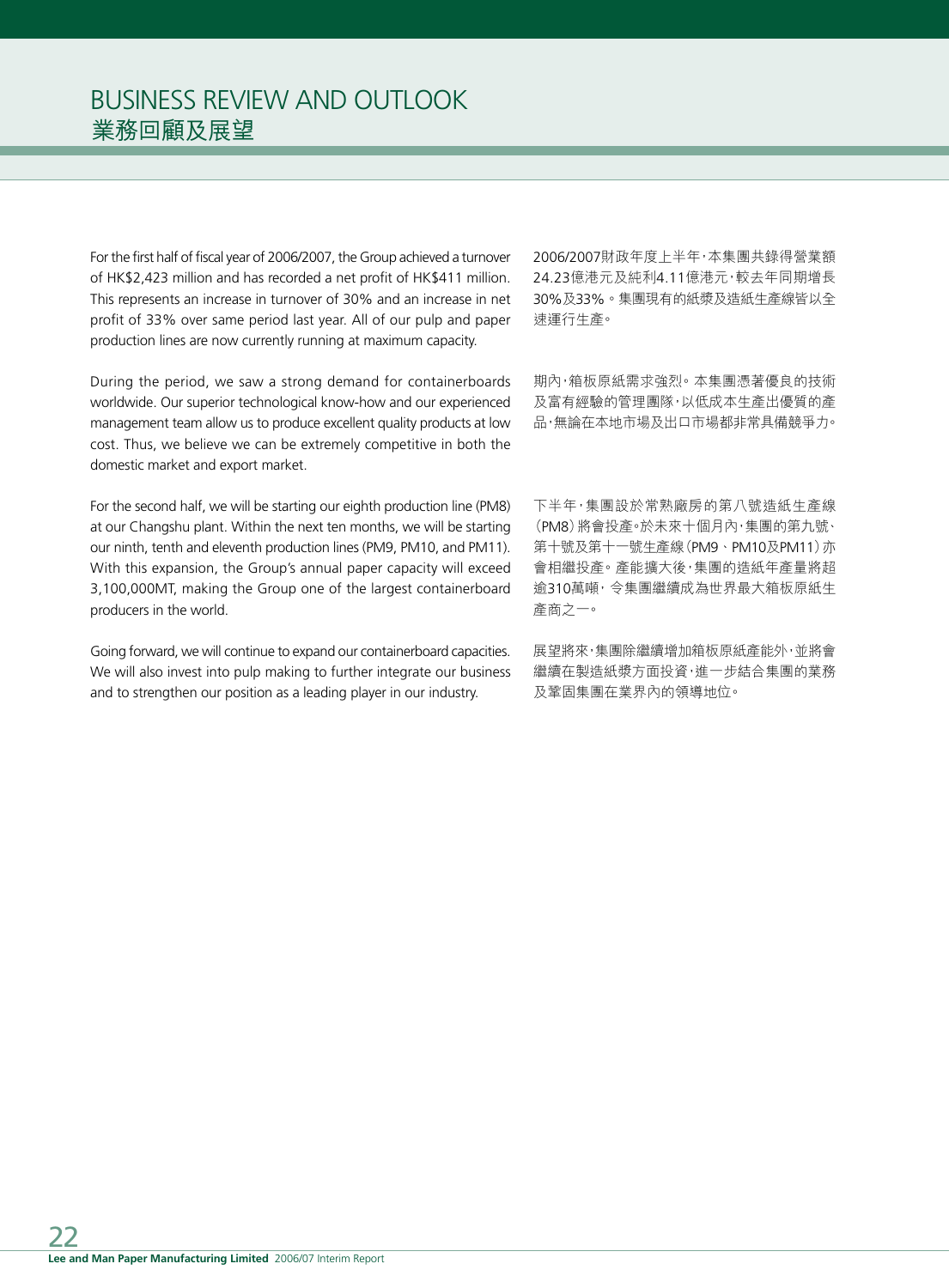## **Results of Operation**

Turnover and net profit attributable to shareholders for the six months ended 30 September 2006 was HK\$2,423 million and HK\$411 million respectively, representing an increase of 30% and 33%, as compared to HK\$1,869 million and HK\$309 million, for the corresponding period last year. The earnings per share for the period was HK42.27 cents as compared to HK32.11 cents for the corresponding period last year.

The increase in turnover and net profit were mainly attributable to the significant increase in the Group's sales of containerboard due to the full period commercial operation of the paper machine VII in 2006.

## **Distribution Costs and Administrative Expenses**

The Group's distribution costs and administrative expenses increased by approximately 160% and 41% from HK\$29.2 million and HK\$60.9 million for the six months ended 30 September 2005 to HK\$75.7 million and HK\$85.8 million for the six months ended 30 September 2006 respectively as a result of the expansion in the operation of the Group and the increase in the Group's turnover during this period. The distribution costs and administrative expenses represented about 3.1% and 3.5% of the turnover, respectively, for the six months ended 30 September 2006, and were comparable to the year ended 31 March 2006.

#### **Interest Expenses**

The Group's interest expenses increased by approximately 185% from HK\$19.3 million for the six months ended 30 September 2005 to HK\$55.0 million for the six months ended 30 September 2006. The increase was mainly due to the increase in average amount of outstanding bank loans during the period.

#### **Inventories, Debtors' and Creditors' Turnover**

The inventory turnover of the Group's raw materials and finished products decreased from 100 days and 11 days, respectively, for the year ended 31 March 2006 to 85 days and 6 days, respectively, for the six months ended 30 September 2006. This exhibits continued strong demand from our customers.

The Group's debtors' turnover days were 52 days for the six months ended 30 September 2006 as compared to 65 days for the year ended 31 March 2006. This is in line with the credit terms of 45 days to 60 days granted by the Group to its customers.

The Group's creditors' turnover days were 30 days for the six months ended 30 September 2006 as compared to 26 days for the year ended 31 March 2006 and is in line with the credit terms granted by the Group's suppliers to the Group.

### **經營業績**

截至二零零六年九月三十日止六個月的營業額及股 東應佔純利分別為24.23億港元及4.11億港元,較去 年的18.69億港元及3.09億港元,分別增加30%及 33%。本年度的每股盈利為42.27港仙,去年則為 32.11港仙。

營業額及純利同告上升,主要歸因於本集團自二零 零六年開始投產的第七號造紙機,帶動本集團箱板 原紙銷量激增所致。

#### **分銷成本及行政費用**

本集團的分銷成本及行政費用分別由截至二零零五 年九月三十日止六個月的29.2百萬港元及60.9百萬 港元上升至截至二零零六年九月三十日止六個月的 75.7百萬港元及85.8百萬港元,升幅約160%及 41%,乃由於本集團於此期間擴充業務以及本集團 的營業額上升所致。截至二零零六年九月三十日止 六個月的分銷成本及行政費用分別佔營業額約 3.1%及3.5%,與二零零六年三月三十一日止年度 相約。

#### **利息開支**

本集團的利息開支由截至二零零五年九月三十日止 六個月的19.3百萬港元增至截至二零零六年九月三 十日止六個月的55.0百萬港元,增幅約為185%。利 息開支上升主要由於期內未償還平均銀行貸款增加 所致。

#### **存貨、應收賬款及應付賬款周轉期**

本集團的原料及製成品的存貨周轉期,截至二零零 五年九月三十日止六個月的100天及11天,分別下 跌至截至二零零六年九月三十日止六個月的85天 及6天。由此可見,本集團客戶需求的增長勢頭持續 強勁。

本集團截至二零零六年九月三十日止六個月的應收 賬款周轉期為52天,相比截至二零零六年三月三十 一日止年度則為65天。上述應收賬款周轉期與本集 團授予客戶介乎45天至60天不等的信貸期相符。

本集團的應付賬款周轉期截至二零零六年九月三十 日止六個月為30天,相比截至二零零六年三月三十 一日止年度則為26天。上述應付賬款周轉期與供應 商給予本集團的信貸期相符。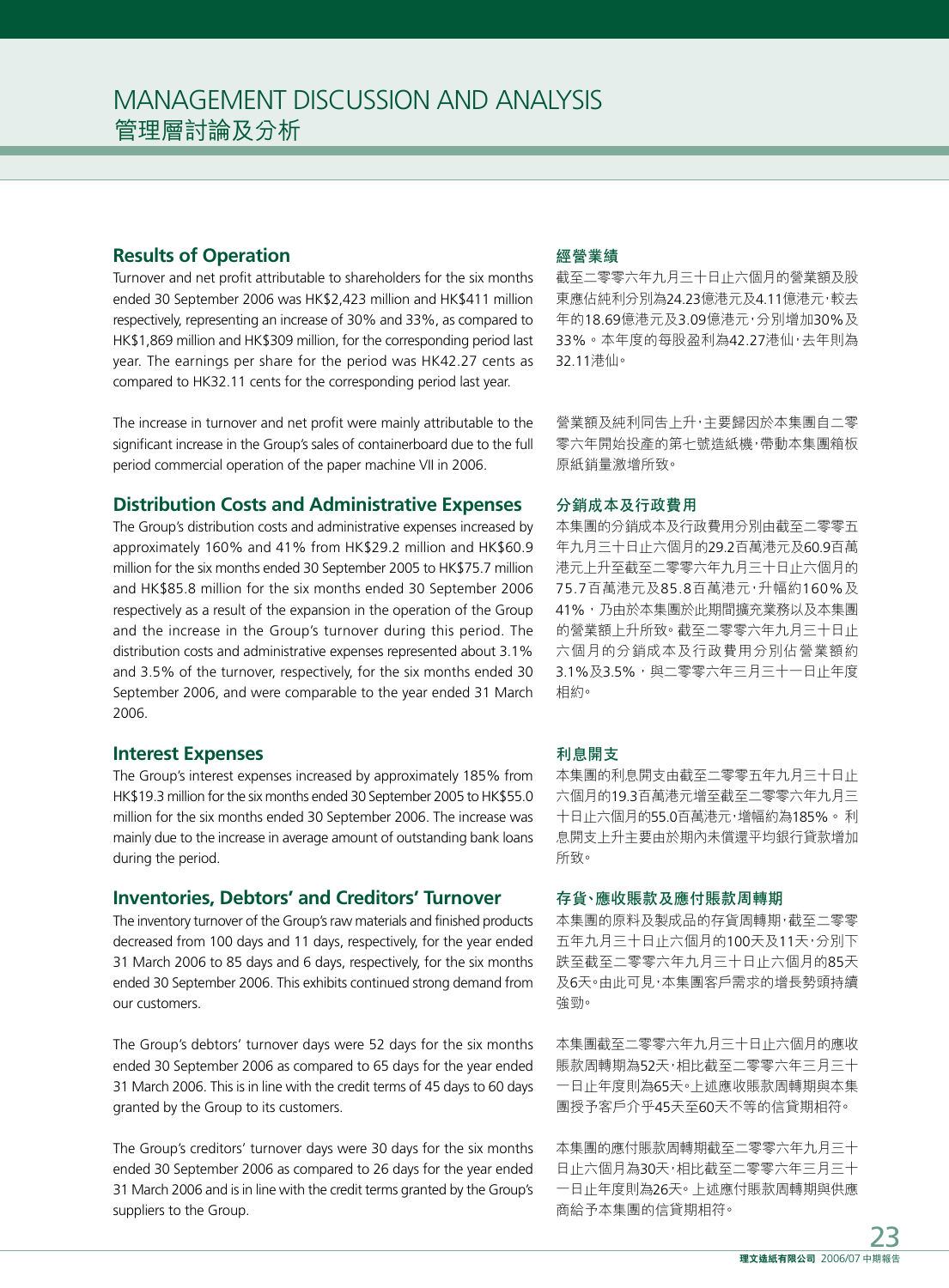## **Liquidity, Financial Resources and Capital Structure**

The total shareholders' fund of the Group as at 30 September 2006 was HK\$3,778 million (31 March 2006: HK\$3,577 million). As at 30 September 2006, the Group had current assets of HK\$2,223 million (31 March 2006: HK\$1,846 million) and current liabilities of HK\$1,005 million (31 March 2006: HK\$1,148 million). The current ratio was 2.21 as at 30 September 2006 as compared to 1.61 at 31 March 2006.

The Group generally finances its operations with internally generated cashflow and credit facilities provided by its principal bankers in Hong Kong and the PRC. As at 30 September 2006, the Group had outstanding bank borrowings of HK\$1,530 million (31 March 2006: HK\$883 million). These bank loans were secured by corporate guarantees provided by certain subsidiaries of the Company. In addition, the Group issued HK\$1,000 million zero coupon convertible bonds due in 2011 in January 2006. The Group's net debt-to-equity ratio (total borrowings net of cash and cash equivalents over shareholders' equity) increased from 0.47 as at 31 March 2006 to 0.60 as at 30 September 2006 as a result of the capital expenditure spent on paper machine VIII, IX, X and XI during the period.

The Group's liquidity position remains strong and the Group possesses sufficient cash and available banking facilities to meet its commitments, working capital requirements and future investments for expansion.

The Group's transactions and the monetary assets are principally denominated in Renminbi, Hong Kong dollars or United States dollars. The Group has not experienced any material difficulties or effects on its operations or liquidity as a result of fluctuations in currency exchange rates during the six months ended 30 September 2006.

During the six months ended 30 September 2006, the Group has used currency structured instruments, foreign currency borrowings or other means to hedge its foreign currency exposure. In this regards, the Group considered its currency risk is significantly reduced.

#### **流動資金、財務資源及資本結構**

於二零零六年九月三十日,本集團的股東資金總額 為37.78億港元(二零零六年三月三十一日:35.77億 港元)。於二零零六年九月三十日,本集團的流動資 產達22.23億港元(二零零六年三月三十一日:18.46 億港元),而流動負債則為10.05億港元(二零零六 年三月三十一日:11.48億港元)。二零零六年九月三 十日的流動比率為2.21,二零零六年三月三十一日 則為1.61。

本集團一般以內部產生的現金流量,以及中港兩地 主要往來銀行提供的信貸備用額作為業務的營運資 金。於二零零六年九月三十日,本集團的未償還銀行 貸款為15.30億港元(二零零六年三月三十一日: 8.83億港元)。該筆銀行借貸由本公司若干附屬公司 提供的公司擔保作為抵押。另外,本集團於二零零六 年一月已發行於二零一一年到期之10億港元零息 可換股債券。因八號、九號、十號及十一號造紙機令 資本開支於期內增加,本集團的淨資本負債比率 (借貸總額減現金及現金等價物除以股東權益)由 二零零六年三月三十一日的0.47上升至二零零六年 九月三十日的0.60。

本集團的流動資金狀況保持穩健,且具備充裕的現 金及可供動用的銀行備用額以應付集團的承擔、營 運資金需要,並作為日後投資以擴充業務所需。

本集團的交易及貨幣資產主要以人民幣、港元或美 元計值。截至二零零六年九月三十日止六個月,本集 團的營運或流動資金未曾因匯率波動而面臨任何重 大困難或影響。

截至二零零六年九月三十日止六個月,本集團採用 貨幣結構工具,外幣借貸或其他途徑作外幣對沖方 法。就此而言,本集團認為貨幣風險已大幅降低。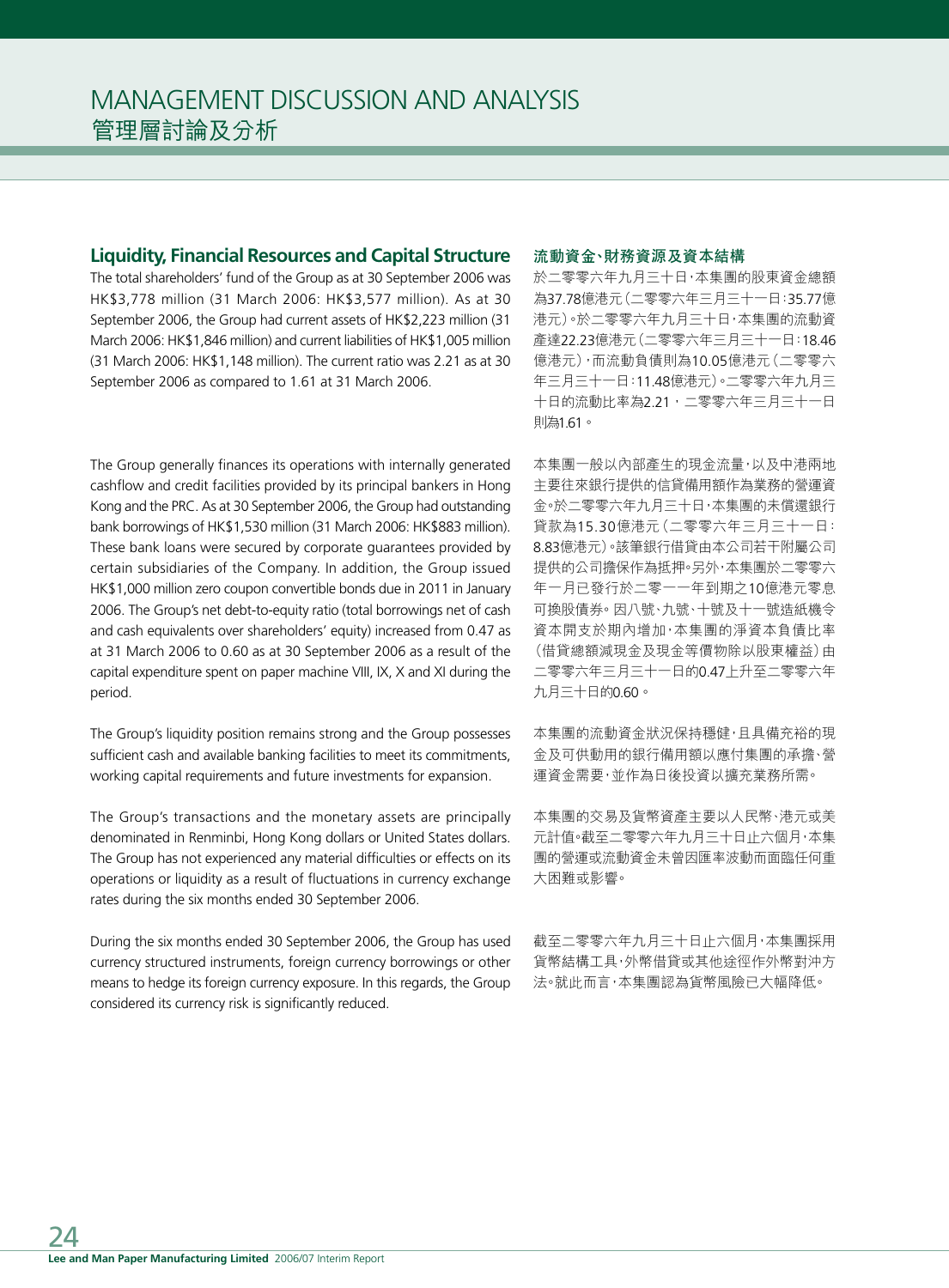## **Employees**

As at 30 September 2006, the Group had a workforce of more than 3,900 employees. Salaries of employees are maintained at a competitive level and are reviewed annually, with close reference to the relevant labour market and economic situation. The Group also provides internal training to staff and provides bonuses based upon staff performance and profits of the Company.

The Group has not experienced any significant problems with its employees or disruption to its operations due to labour disputes nor has it experienced any difficulty in the recruitment and retention of experienced staff. The Group maintains a good relationship with its employees.

The Group has a Share Option Scheme whereby employees of the Group are granted options to acquire shares in the Company.

## **僱員**

於二零零六年九月三十日,本集團擁有逾3,900名員 工。僱員薪酬維持於具競爭力水平,並會每年審閱, 且密切留意有關勞工市場及經濟市況趨勢。本集團 亦為僱員提供內部培訓,並按員工表現及本公司盈 利發放花紅。

本集團並無出現任何重大僱員問題,亦未曾因勞資 糾紛令營運中斷,在招聘及挽留經驗豐富的員工時 亦不曾出現困難。本集團與僱員的關係良好。

本集團設有購股權計劃,本集團僱員可據此授購股 權,以認購本公司股份。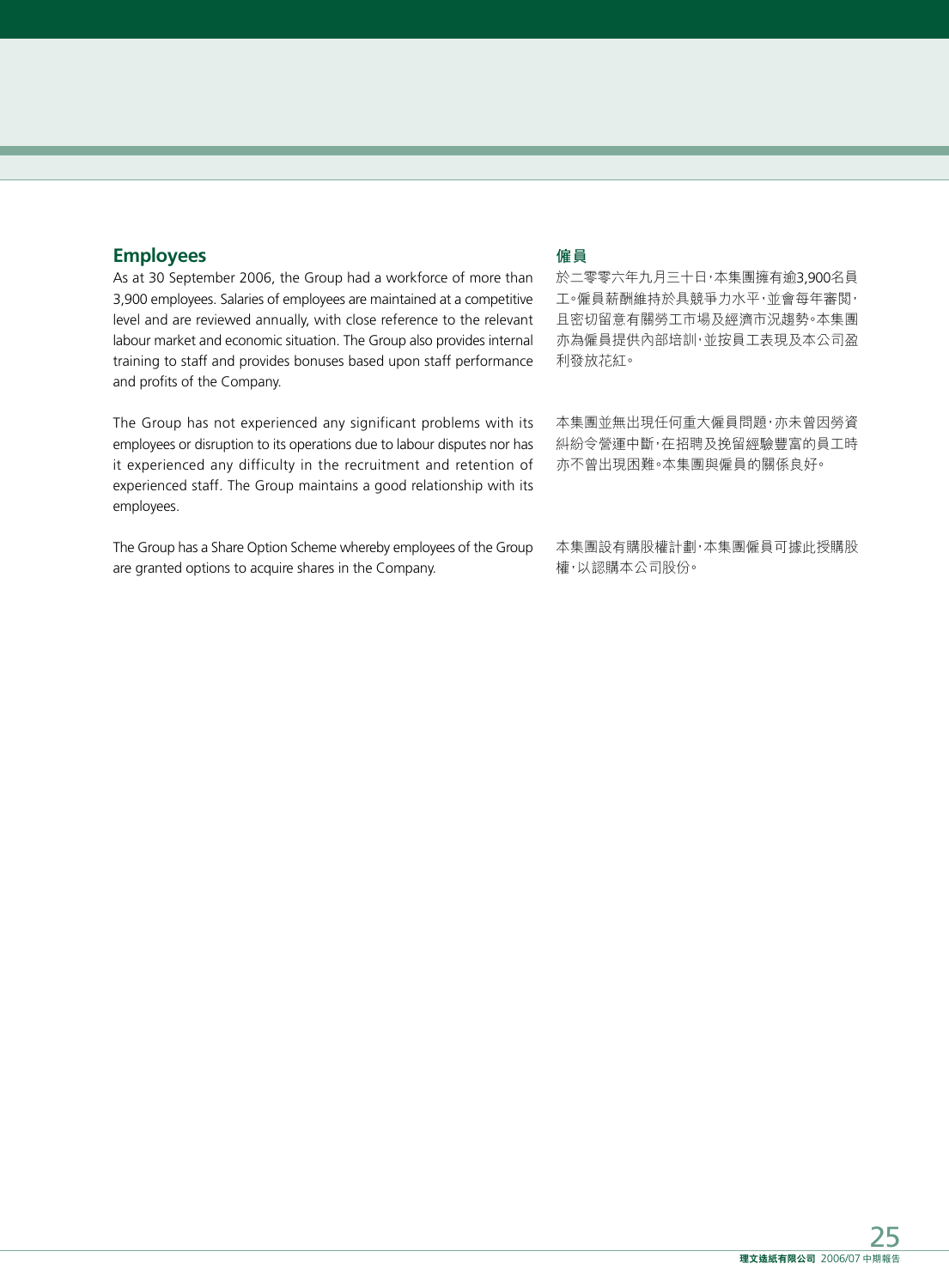# **Share Options**

Particulars of the Company's share option schemes, namely Share Option Scheme and Pre-IPO Share Option Scheme, are set out below:

(a) The following table discloses movements in the Company's Pre-IPO Share Option Scheme during the six months ended 30 September 2006.

## **購股權**

本公司購股權計劃(即購股權計劃及首次公開售股 前購股權計劃)的詳情載如下:

(a) 下表披露本公司的首次公開售股前購股權計 劃於截至二零零六年九月三十日止六個月的 變動情況。

**Number of shares of the Company**

|                                        |     |               |                       |              |             | to be issued upon exercise of the share options<br>於購股權獲行使時將予 |              |
|----------------------------------------|-----|---------------|-----------------------|--------------|-------------|---------------------------------------------------------------|--------------|
|                                        |     |               |                       |              |             | 發行的本公司股份數目                                                    |              |
|                                        |     |               | <b>Exercise price</b> |              | Outstanding |                                                               | Outstanding  |
|                                        |     |               | per share             |              | at 1.4.2006 | <b>Exercised</b>                                              | at 30.9.2006 |
|                                        |     |               | 每股行使價                 | Exercisable  | 二零零六年       | during the                                                    | 二零零六年        |
| <b>Name</b>                            |     | Date of grant | HK\$                  | period       | 四月一日        | period                                                        | 九月三十日        |
| 名稱                                     |     | 授出日期          | 港元                    | 行使期          | 尚未行使        | 期內行使                                                          | 尚未行使         |
| <b>Category I: Directors</b><br>第一類:董事 |     |               |                       |              |             |                                                               |              |
|                                        |     |               |                       |              |             |                                                               |              |
| Tan Siak Him Alexander                 | 陳錫鑫 | 11.9.2003     | 4.17                  | 26.3.2004 to | 1,566,000   | (1,566,000)                                                   |              |
|                                        |     |               |                       | 25.9.2006    |             |                                                               |              |
| Wong Kai Tung Tony                     | 王啟東 | 11.9.2003     | 4.17                  | 26.3.2004 to | 500,000     | (500,000)                                                     |              |
|                                        |     |               |                       | 25.9.2006    |             |                                                               |              |
| Heng Kwoo Seng                         | 邢詒春 | 11.9.2003     | 4.17                  | 26.3.2004 to | 800,000     | (800,000)                                                     |              |
|                                        |     |               |                       | 25.9.2006    |             |                                                               |              |
| Total                                  | 總數  |               |                       |              | 2,866,000   | (2,866,000)                                                   |              |
|                                        |     |               |                       |              |             |                                                               |              |
| Category II: Other employees<br>第二類:僱員 |     |               |                       |              |             |                                                               |              |
| Employees                              | 僱員  | 11.9.2003     | 4.17                  | 26.3.2004 to | 2,650,000   | (2,650,000)                                                   |              |
|                                        |     |               |                       | 25.9.2006    |             |                                                               |              |
| Total                                  | 總數  |               |                       |              | 5,516,000   | (5,516,000)                                                   |              |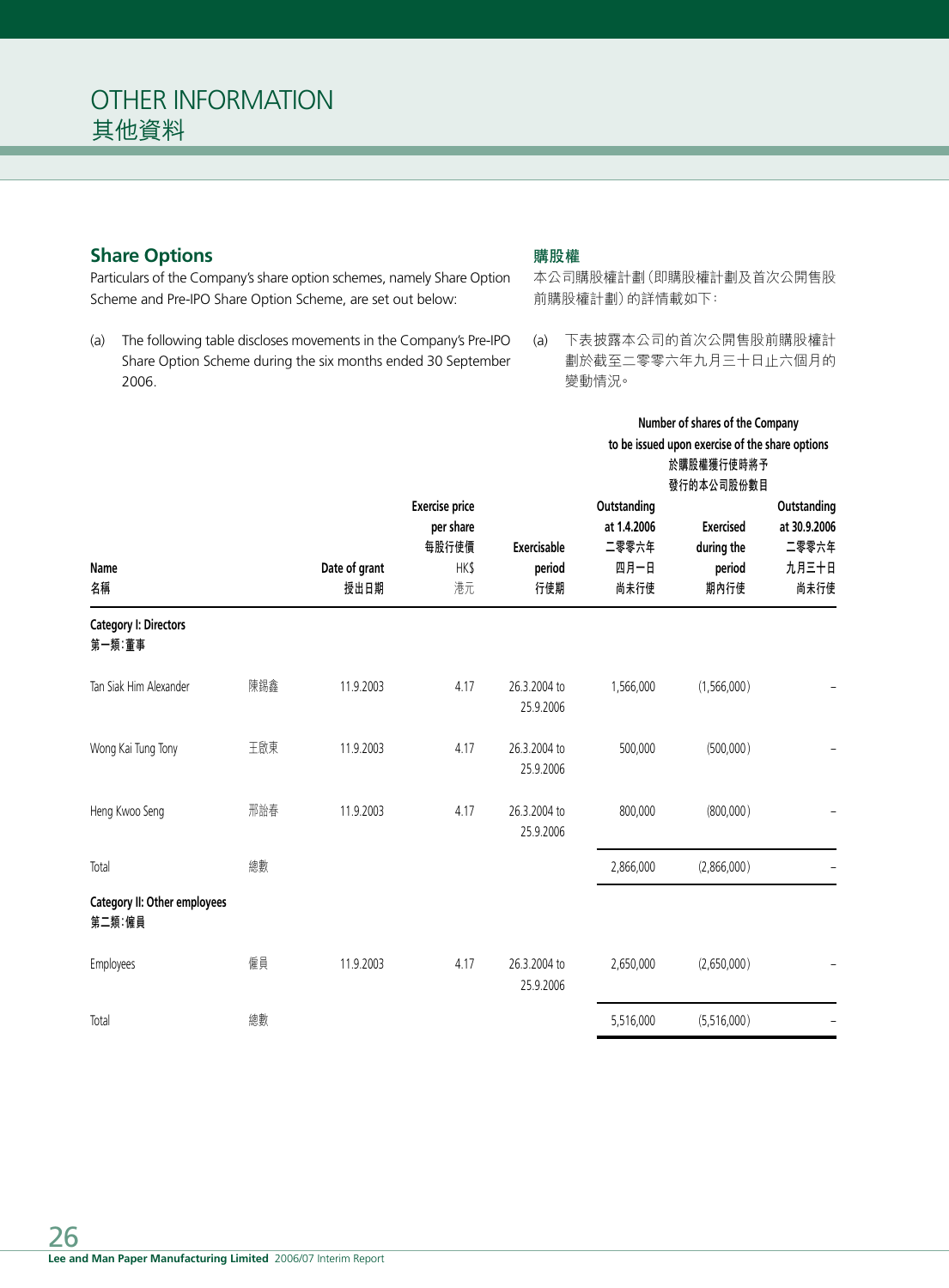| <b>Share Options (Continued)</b><br>The closing prices of the Company's shares immediately before the date<br>which the options were exercised were as follows: |                                                   |     | 購股權(續)<br>本公司股份於購股權行使日的前一天之收市價如<br>$\overline{\Gamma}$ :       |                                                           |                              |                                                                                                                                                                                                       |
|-----------------------------------------------------------------------------------------------------------------------------------------------------------------|---------------------------------------------------|-----|----------------------------------------------------------------|-----------------------------------------------------------|------------------------------|-------------------------------------------------------------------------------------------------------------------------------------------------------------------------------------------------------|
|                                                                                                                                                                 | Number of share options exercised<br>於購股權獲行使時股份數目 |     |                                                                |                                                           |                              | Closing price before the date of exercise<br>行使日期前收市價<br>HK\$<br>港元                                                                                                                                   |
|                                                                                                                                                                 | 4,450,000<br>1,066,000                            |     |                                                                |                                                           |                              | 11.90<br>12.92                                                                                                                                                                                        |
| (b)                                                                                                                                                             | Option Scheme during the period:                  |     | The following table discloses movements in the Company's Share |                                                           | (b)<br>變動:                   | 下列表格披露本公司於期內購股權計劃下之                                                                                                                                                                                   |
| Name<br>名稱                                                                                                                                                      |                                                   |     | Date of grant<br>授出日期                                          | <b>Exercise price</b><br>per share<br>每股行使價<br>HK\$<br>港元 | Exercisable<br>period<br>行使期 | Number of shares of the<br>Company to be issued upon<br>exercise of the share options<br>and outstanding at 1.4.2006<br>and 30.9.2006<br>於購股權獲行使時將予發行的本公司<br>股份數目及於二零零六年四月一日<br>及二零零六年九月三十日<br>尚未行使數目 |
|                                                                                                                                                                 | <b>Category I: Directors</b><br>第一類:董事            |     |                                                                |                                                           |                              |                                                                                                                                                                                                       |
|                                                                                                                                                                 | Li King Wai Ross                                  | 李經緯 | 23.12.2005                                                     | 8.50                                                      | 23.12.2005 to<br>22.12.2008  | 600,000                                                                                                                                                                                               |
|                                                                                                                                                                 | <b>Category II: Other employees</b><br>第二類:僱員     |     |                                                                |                                                           |                              |                                                                                                                                                                                                       |
|                                                                                                                                                                 | Employees                                         | 僱員  | 23.12.2005                                                     | 8.50                                                      | 23.12.2005 to<br>22.12.2008  | 1,200,000                                                                                                                                                                                             |
| Total                                                                                                                                                           |                                                   | 總數  |                                                                |                                                           |                              | 1,800,000                                                                                                                                                                                             |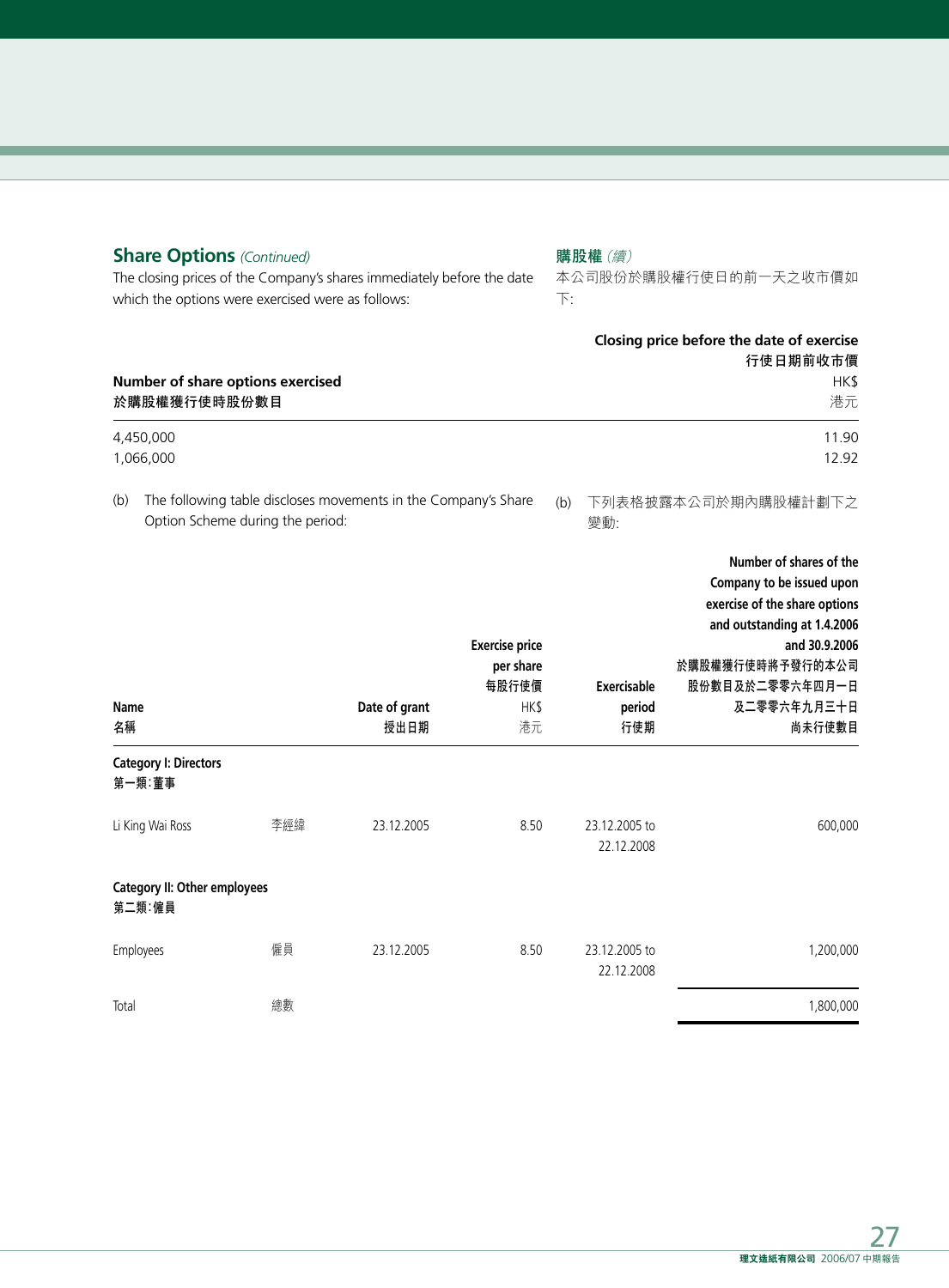## **Directors' and Chief Executives' Interests and Short Positions in Equity or Debt Securities**

As at 30 September 2006, the relevant interests or short positions of the directors or chief executives of the Company in the shares, underlying shares and debentures of the Company or its associated corporations (within the meaning of Part XV of the Securities and Futures Ordinance ("SFO") which are required to be notified to the Company and The Stock Exchange of Hong Kong Limited (the "Stock Exchange") pursuant to Divisions 7 and 8 of Part XV of the SFO (including interests or short positions which they are taken or deemed to have under such provisions of the SFO)) or were required pursuant to section 352 of the SFO, to be entered in the register referred to therein or were required, pursuant to the relevant provisions of the Rules Governing the Listing of Securities on the Stock Exchange (the "Listing Rules") relating to securities transactions by directors to be notified to the Company and the Stock Exchange were as follows:

#### **Long positions**

*(a) Ordinary shares of HK\$0.10 each of the Company*

### **董事及主要行政人員於股本或債務證券中擁 有的權益及淡倉**

於二零零六年九月三十日,本公司各董事或主要行 政人員在本公司或其相聯法團(定義見證券及期貨 條例(「證券及期貨條例」)第十五部)的股份、相關 股份及債券中,擁有並須根據證券及期貨條例第十 五部第7及第8分部規定知會本公司及香港聯交易 所有限公司(「聯交所」)的有關權益或淡倉(包括其 根據證券及期貨條例的有關條文被視作或當作擁有 的權益或淡倉)或根據證券及期貨條例第352條須 記錄於該條所指的登記冊內的權益或淡倉或根據聯 交所證券上市規則(「上市規則」)有關董事進行證 券交易的有關條文須知會本公司及聯交所的權益或 淡倉如下:

#### **好倉**

*(a)* 本公司每股面值*0.10*港元的普通股

| Name of director<br>董事姓名      | Capacity<br>身份                                           | Number of<br>ordinary shares<br>普通股數目 | Number of<br>ordinary shares<br>subject to options<br>granted under the<br><b>Share Option</b><br><b>Scheme</b><br>購股權計劃授出的<br>購股權所涉及的<br>普通股數目 | Percentage of<br>the issued<br>share capital<br>of the<br>Company<br>佔本公司已發行<br>股本百分比 |
|-------------------------------|----------------------------------------------------------|---------------------------------------|-------------------------------------------------------------------------------------------------------------------------------------------------|---------------------------------------------------------------------------------------|
| Lee Wan Keung Patrick<br>李運強  | Held by controlled<br>corporation (Note)<br>由受控制法團持有(附註) | 718,718,000                           |                                                                                                                                                 | 73.86%                                                                                |
| Lee Man Chun Raymond<br>李文俊   | Held by controlled<br>corporation (Note)<br>由受控制法團持有(附註) | 718,718,000                           |                                                                                                                                                 | 73.86%                                                                                |
| Lee Man Bun<br>李文斌            | Held by controlled<br>corporation (Note)<br>由受控制法團持有(附註) | 718,718,000                           |                                                                                                                                                 | 73.86%                                                                                |
| Li King Wai Ross<br>李經緯       | Beneficial owner<br>實益擁有人                                |                                       | 600,000                                                                                                                                         | 0.06%                                                                                 |
| Tan Siak Him Alexander<br>陳錫鑫 | Beneficial owner<br>實益擁有人                                | 400,000                               |                                                                                                                                                 | 0.04%                                                                                 |
| Poon Chung Kwong<br>潘宗光       | Beneficial owner<br>實益擁有人                                | 50,000                                |                                                                                                                                                 | 0.01%                                                                                 |
| Wong Kai Tung Tony<br>王啟東     | Beneficial owner<br>實益擁有人                                | 400,000                               |                                                                                                                                                 | 0.04%                                                                                 |
| Heng Kwoo Seng<br>邢詒春         | Beneficial owner<br>實益擁有人                                | 1,578,000                             |                                                                                                                                                 | 0.16%                                                                                 |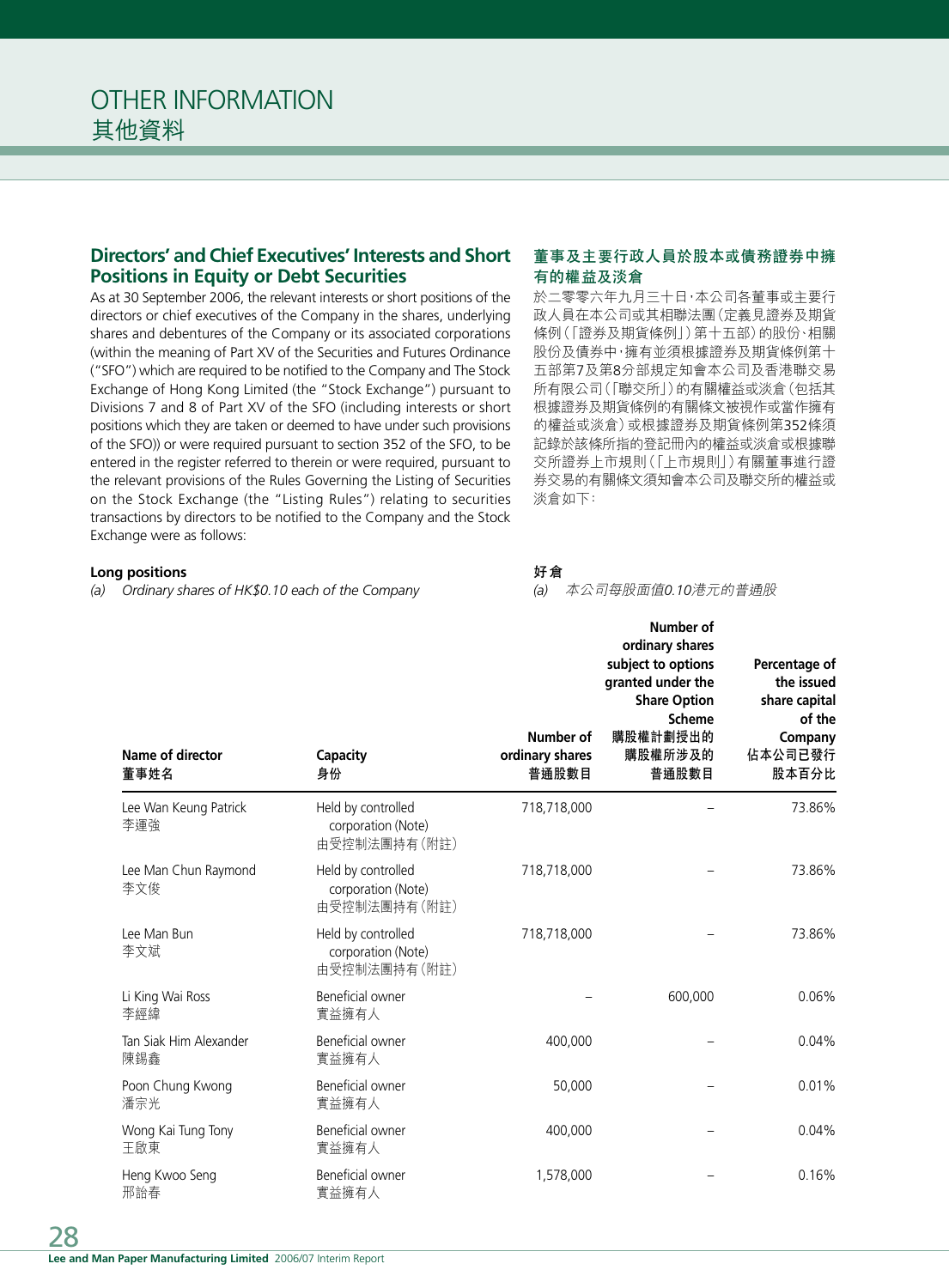## **Directors' and Chief Executives' Interests and Short Positions in Equity or Debt Securities** *(Continued)*

#### **Long positions** *(Continued)*

*(a) Ordinary shares of HK\$0.10 each of the Company (Continued)* Note: These shares were held by Gold Best Holdings Ltd. ("Gold Best"), whose entire issued share capital is held by Trustcorp Limited ("Trustcorp") as trustee for The Fortune Star 1992 Trust, a discretionary trust the discretionary objects of which include Mr Lee Wan Keung Patrick, Mr Lee Man Chun Raymond and Mr Lee Man Bun (all of them are directors of the Company), certain of their family members and other charitable objects.

*(b) Ordinary shares of the associated corporations of the Company*

### **董事及主要行政人員於股本或債務證券中擁 有的權益及淡倉**(續)

**好倉**(續)

*(a)* 本公司每股面值*0.10*港元的普通股(續) 附註:該等股份由Gold Best Holdings Ltd.(「Gold Best」)持有,Gold Best的全部已發行股本由 Trustcorp Limited(「Trustcorp」)以The Fortune Star 1992 Trust的信託人身份持有。The Fortune Star 1992 Trust是一項全權信託,其全 權受益人包括李運強先生、李文俊先生及李文 斌先生(全部均為本公司董事)、彼等的若干 家族成員及其他慈善團體。

*(b)* 本公司相聯法團的普通股

| Name of director<br>董事姓名     | <b>Capacity</b><br>身份                                    | Number of<br>associated<br>corporation<br>相聯法團名稱 | Number of<br>ordinary<br>shares<br>普通股數目 | Percentage of the<br>issued share<br>capital of the<br>associated<br>corporation<br>佔相聯法團已發行<br>股本百分比 |
|------------------------------|----------------------------------------------------------|--------------------------------------------------|------------------------------------------|-------------------------------------------------------------------------------------------------------|
| Lee Wan Keung Patrick<br>李運強 | Held by controlled<br>corporation (Note)<br>由受控制法團持有(附註) | Gold Best                                        | 5                                        | 100%                                                                                                  |
| Lee Man Chun Raymond<br>李文俊  | Held by controlled<br>corporation (Note)<br>由受控制法團持有(附註) | Gold Best                                        | 5                                        | 100%                                                                                                  |
| Lee Man Bun<br>李文斌           | Held by controlled<br>corporation (Note)<br>由受控制法團持有(附註) | Gold Best                                        | 5                                        | 100%                                                                                                  |

Note: As Gold Best owns more than 50% interest of the Company, Gold Best is an associated corporation of the Company under the SFO. The entire issued share capital of Gold Best is owned by Trustcorp as trustee for The Fortune Star 1992 Trust, a discretionary trust the discretionary objects of which include Mr Lee Wan Keung Patrick, Mr Lee Man Chun Raymond and Mr Lee Man Bun (all of them are directors of the Company), certain of their family members and other charitable objects.

Save as disclosed above and other than certain nominee shares in subsidiaries held by certain directors in trust for the Company, none of the directors or the chief executives or their associates had any interests or short positions in any shares, underlying shares or debentures of the Company or any of its associated corporations as at 30 September 2006.

附註:由於Gold Best擁有本公司50%以上權益,根 據證券及期貨條例,Gold Best為本公司的相聯 法團。Gold Best 的全部已發行股本由 Trustcorp 以The Fortune Star 1992 Trust的信 託人身份持有。The Fortune Star 1992 Trust是 一項全權信託,其全權受益人包括李運強先 生、李文俊先生及李文斌先生(全部均為本公 司董事)、彼等的若干家族成員及其他慈善團 體。

除上文所披露者外及除了若干董事作為提名人以信 託形式代本公司持有若干附屬公司的若干股份外, 於二零零六年九月三十日,各董事、主要行政人員及 彼等的聯繫人士概無在本公司或其任何相聯法團的 股份、相關股份或債券中,擁有任何權益或淡倉。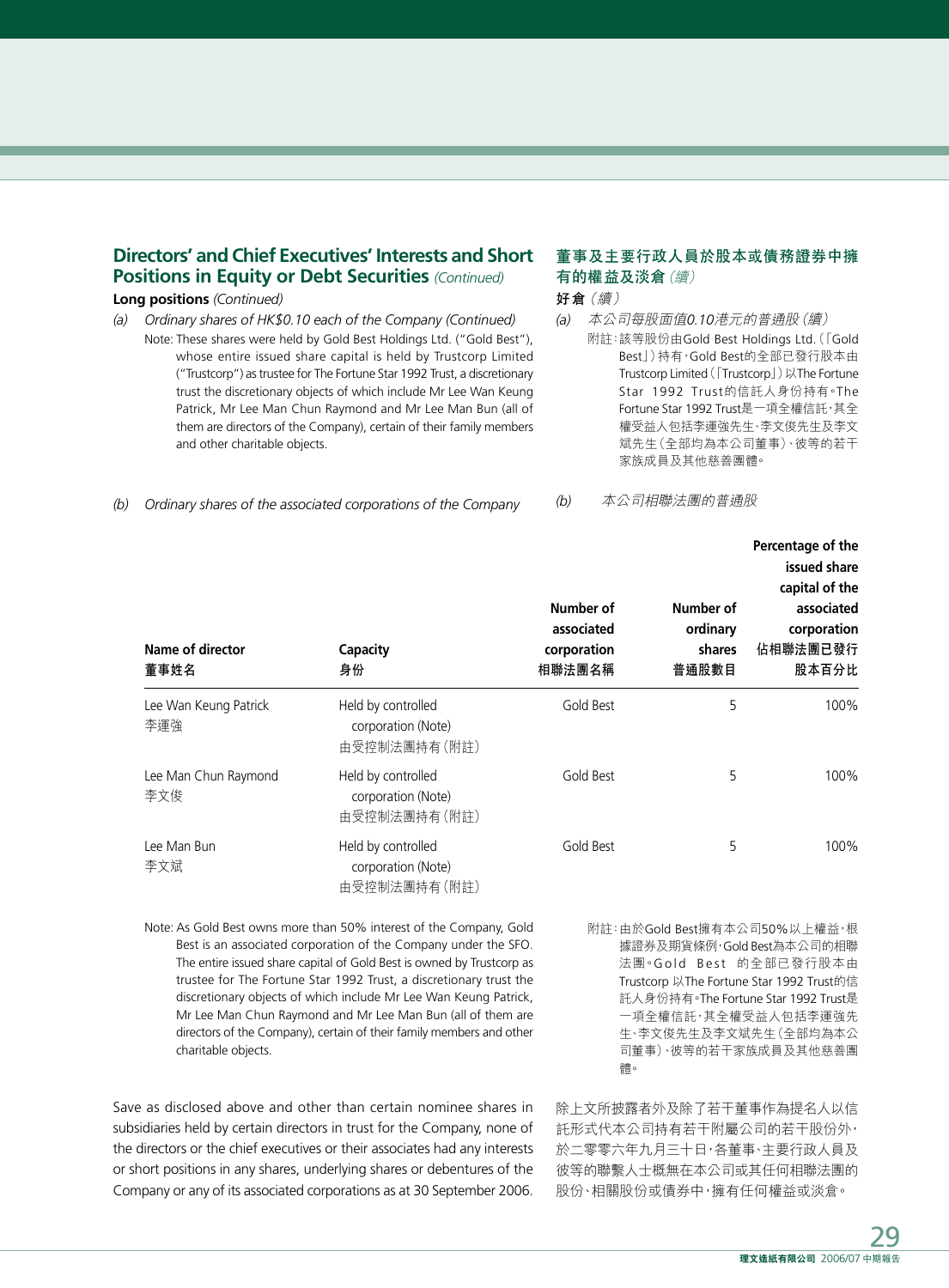# **Substantial Shareholders**

As at 30 September 2006, the following persons (other than directors or chief executives of the Company) had interests or short positions in the ordinary shares of the Company which fall to be disclosed to the Company under the provisions of Divisions 2 and 3 of Part XV of the SFO, or which were recorded in the register required to be kept by the Company under section 336 of the SFO:

#### **Long positions**

*Ordinary shares of HK\$0.10 each of the Company*

#### **主要股東**

於二零零六年九月三十日,下列人士(本公司董事 或主要行政人員除外)在本公司的普通股中擁有根 據證券及期貨條例第十五部第2及第3分部的規定 須向本公司披露的權益或淡倉,或根據證券及期貨 條例第336條的規定已記錄於本公司按該條存置的 登記冊內的權益或淡倉:

## **好倉**

本公司每股面值*0.10*港元的普通股

|                             |                                            | Percentage of the<br>issued share capital of |                                 |  |
|-----------------------------|--------------------------------------------|----------------------------------------------|---------------------------------|--|
| Name of shareholder<br>股東姓名 | Capacity<br>身份                             | Number of<br>ordinary shares<br>普通股數目        | the Company<br>佔本公司已發行<br>股本百分比 |  |
| Gold Best                   | Beneficial owner<br>實益擁有人                  | 718,718,000                                  | 73.86%                          |  |
| Trustcorp                   | Held by controlled corporation<br>由受控制法團持有 | 718,718,000                                  | 73.86%                          |  |
| Lee Wong Wai Kuen<br>李黃惠娟   | Held by spouse (Note)<br>由配偶持有(附註)         | 718,718,000                                  | 73.86%                          |  |

Note: Under the SFO, Lee Wong Wai Kuen is deemed to be interested in these 718,718,000 ordinary shares as she is the spouse of Lee Wan Keung Patrick, a director of the Company.

Save as disclosed above, as at 30 September 2006, the Company had not been notified by any persons (other than directors or chief executives of the Company) who had interests or short positions in the shares or underlying shares of the Company which would fall to be disclosed to the Company under the provisions of Divisions 2 and 3 of the Part XV of the SFO, or which were recorded in the register required to be kept by the Company under section 336 of the SFO.

附註:根據證券及期貨條例,由於李黃惠娟是李運強(本公 司董事)的配偶,故被視為擁有該 718,718,000股普 通股的權益。

除上文所披露者外,於二零零六年九月三十日,概 無任何人士(本公司董事或主要行政人員除外)知 會本公司,彼等在本公司的股份或相關股份中擁有 根據證券及期貨條例第十五部第2及第3分部的規 定須向本公司披露的權益或淡倉,或根據證券及期 貨條例第336條的規定已記錄於本公司按該條存置 的登記冊內的權益或淡倉。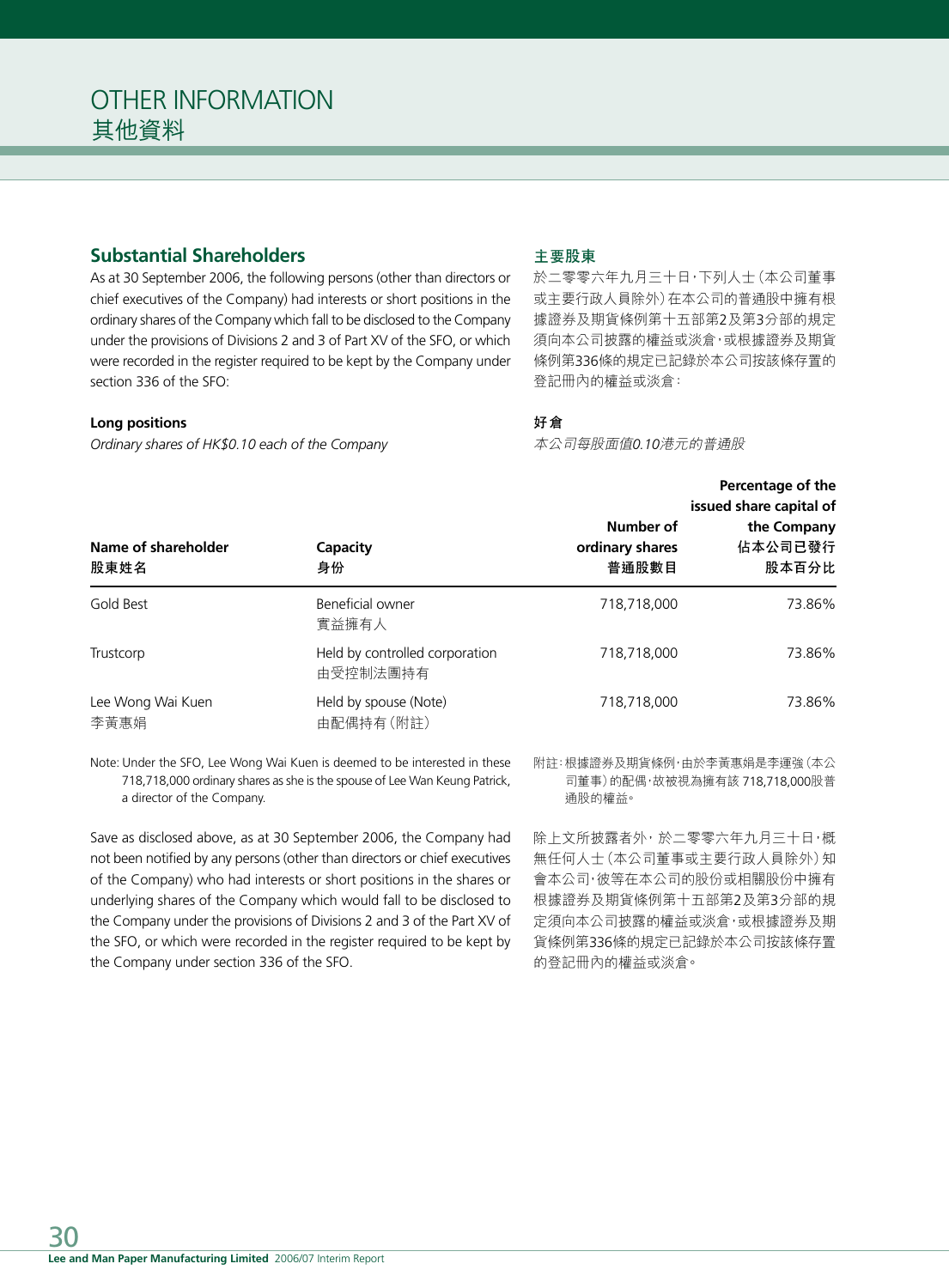## **Purchase, Sale or Redemption of the Company's Listed Securities**

During the period, neither the Company nor any of its subsidiaries purchased, sold or redeemed any of the Company's listed securities.

### **Model Code for Securities Transactions**

The Company has adopted the Model Code for Securities Transactions by Directors of Listed Issuers (the "Model Code") as set out in Appendix 10 to the Listing Rules as a code of conduct regarding directors' securities transactions. All the members of the Board have confirmed, following specific enquiry by the Company that they have complied with the required standards set out in the Model Code throughout the six months ended 30 September 2006. The Model Code also applies to other specified senior management of the Group.

#### **Code on Cororate Governance Practices**

In the opinion of the directors, the Company has complied with the code provisions listed in the Code on Corporate Governance Practices (the "Code") as set out in Appendix 14 of the Listing Rules throughout the six months ended 30 September 2006.

#### **Audit Committee**

The Audit Committee of the Company comprised of three independent non-executive directors namely, Mr Heng Kwoo Seng, Mr Wong Kai Tung Tony and Ms Law Kar Shui Elizabeth.

The Audit Committee has reviewed with management the accounting principles and practices adopted by the Group and discussed internal control procedures and financial reporting matters including the review of the Group's unaudited interim financial statements for the six months ended 30 September 2006.

#### **買賣或贖回本公司上市證券**

期內,本公司或其任何附屬公司概無買賣或贖回本 公司任何上市證券。

#### **證券交易之標準守則**

本公司已採納上市規則附錄10所載上市公司董事 進行證券交易的標準守則(「標準守則」)作為董事 進行證券交易之行為準則。本公司經向所有董事作 出具體查詢後,全體董事皆確認於截至二零零六年 九月三十日止之六個月內均遵守標準守則所載之規 定準則。標準守則亦適用於本集團之特定高級管理 層。

#### **企業管治常規守則**

董事認為,本公司已於截至二零零六年九月三十日 止六個月內一直遵守上市規則附錄14所載之企業 管治常規守則(「守則」)。

#### **審核委員會**

本公司之審核委員會由三位獨立非執行董事邢詒春 先生、王啟東先生及羅嘉穗女士組成。

審核委員會已與管理層檢討本集團所採納的會計原 則及慣例,並已討論內部監控程序及財務申報等事 宜,其中包括審閱本集團截至二零零六年九月三十 日止六個月的未經審核中期財務報表。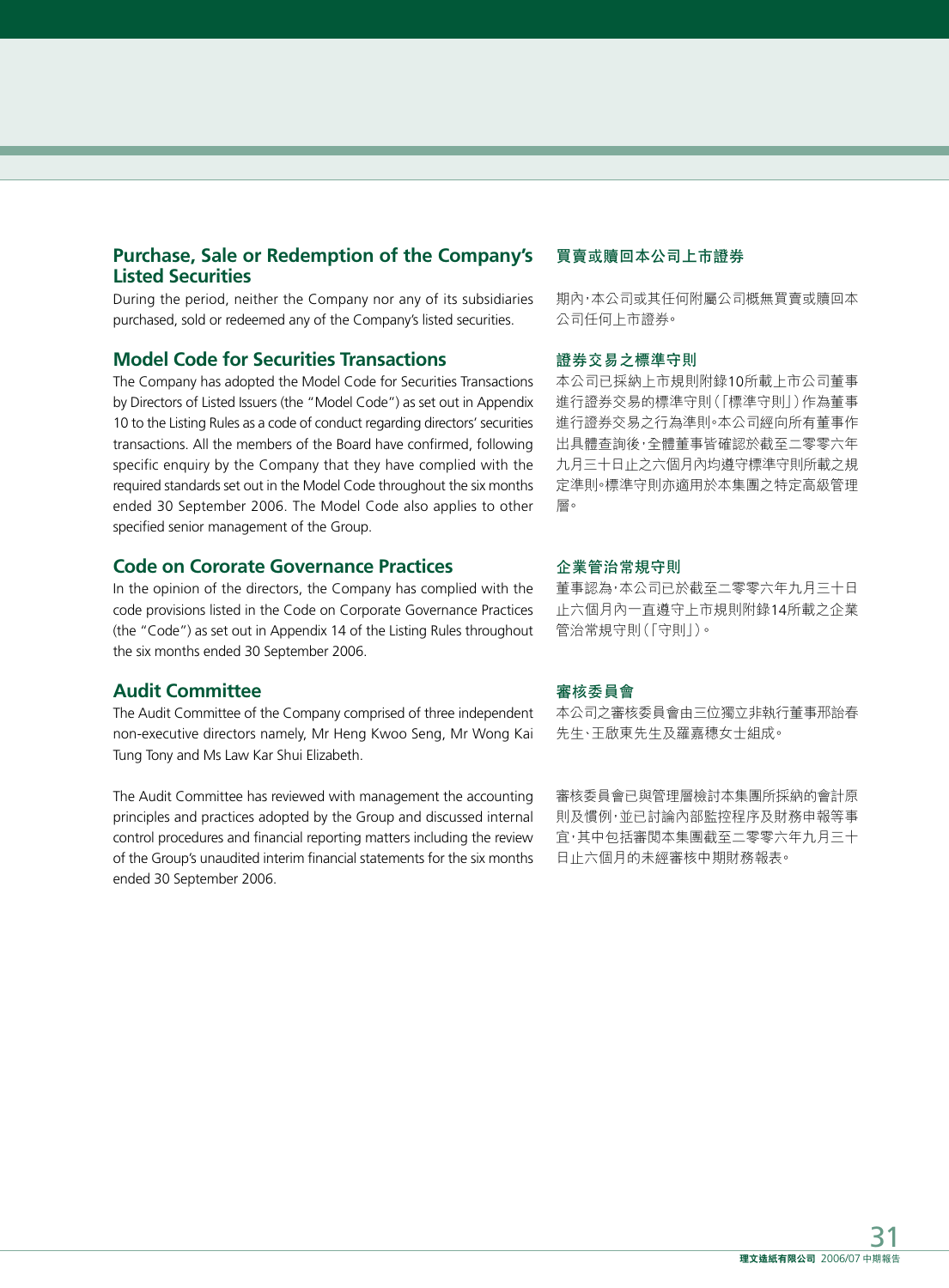# **Remuneration Committee**

To comply with the Code, a remuneration committee was established on 28 September 2005 with specific written terms of reference which deal clearly with its authority and duties. The members of the remuneration committee comprises Mr Heng Kwoo Seng, Mr Wong Kai Tung Tony and Ms Law Kar Shui Elizabeth. All members of the remuneration committee are independent non-executive directors.

On behalf of the Board

#### **Lee Wan Keung Patrick**

*Chairman*

Hong Kong, 21 November 2006

## **薪酬委員會**

為符合守則,本公司於二零零五年九月二十八日成 立薪酬委員會,清楚說明委員會的權限及職責。薪酬 委員會成員包括邢詒春先生、王啟東先生及羅嘉穗 小姐。薪酬委員會之成員均為獨立非執行董事。

代表董事會

## **李運強**

主席

香港,二零零六年十一月二十一日